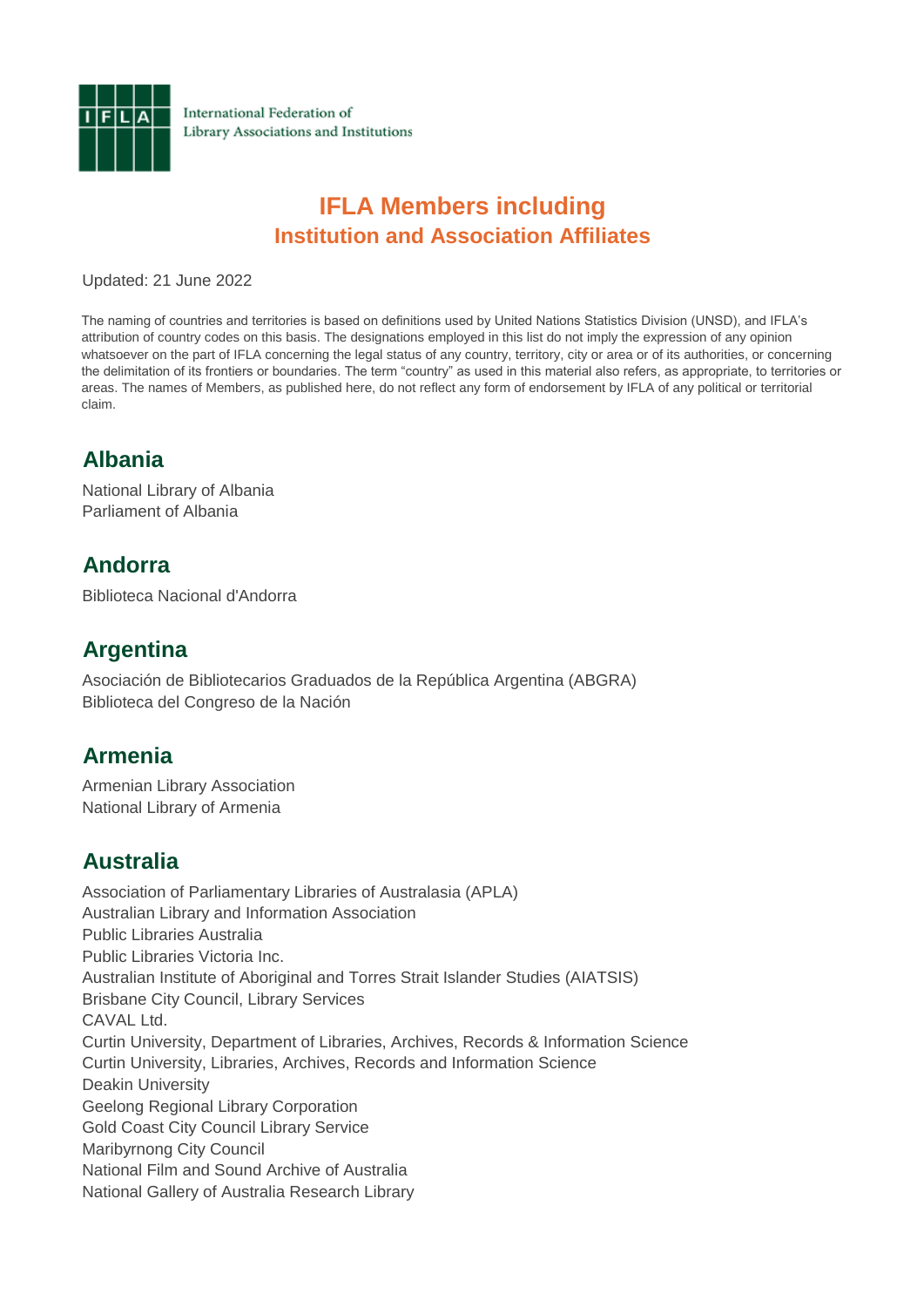National Library of Australia Parliamentary Library, Department of Parliamentary Services Queensland University of Technology, Library Research Library and Archive, Art Gallery of New South Wales Royal Melbourne Institute of Technology Australia State Library of New South Wales, Collection Services State Library of Queensland State Library of Victoria State Library of Western Australia The University of Sydney Libraries University of Melbourne, Information Division University of Queensland Library Vision Australia Information and Library Service Yarra Plenty Regional Library

# **Austria**

Büchereiverband Österreichs (BVÖ) Vereinigung Österreichischer Bibliothekarinnen und Bibliothekare (VÖB) International Atomic Energy Agency Library IST Austria Library Karl Franzens Universität Graz Österreichische Nationalbibliothek Universitäts- und Landesbibliothek Tirol / University and Regional Library Universitätsbibliothek Wien

# **Azerbaijan**

ADA University

## **Bahamas**

National Library and Information Services University of The Bahamas

## **Bangladesh**

Ayesha Abed Library, BRAC University Bangladesh National Library Bangladesh Shishu (Children) Academy East West University Library ICDDR, B North South University

## **Barbados**

National Library Service

## **Belarus**

National Library of Belarus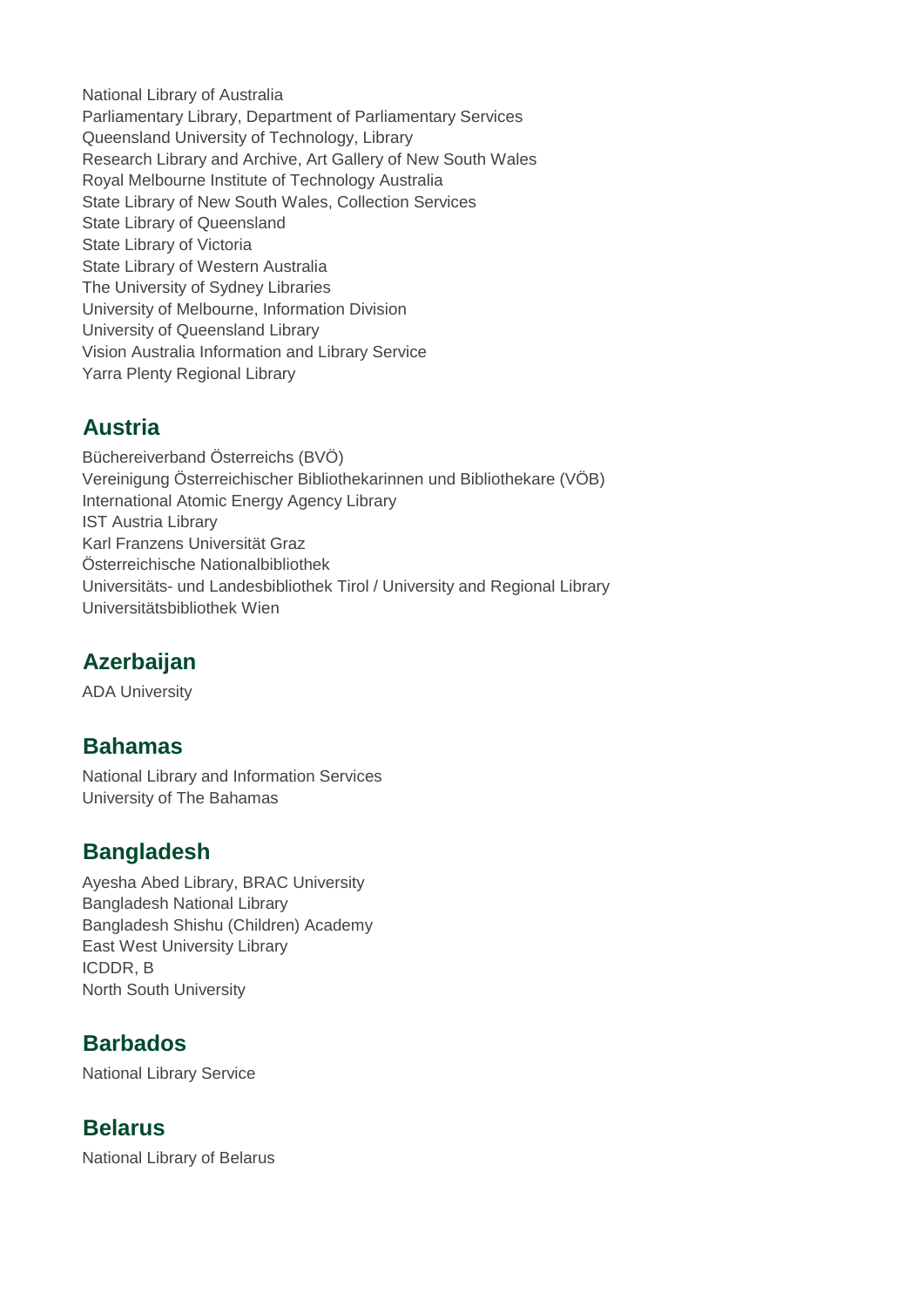## **Belgium**

Association professionnelle des bibliothécaires et documentalistes (APBD) Vlaamse Vereniging voor Bibliotheek-, Archief- en Documentatiewezen (VVBAD) Arteveldehogeschool Bibliotheek De Krook - Ghent Public Library Bibliothèque Chiroux Bibliothèque de l'Université Libre de Bruxelles Bibliothèque de Malmedy (réseau Wamabi) Bibliothèque du Parlement fédéral Bibliothèque Publique Centrale de la Communauté Française Bibliothèque publique Centrale pour la Région de Bruxelles-Capitale Bibliothèque Royale de Belgique College van Burgemeester en Schepenen Council of the European Union European Parliament, Library Les Bibliothèques de l'Université catholique de Louvain Luisterpuntbibliotheek (Flemish Library serving Persons with a Print Disability) **Muntpunt** Musées Royaux des Beaux-Arts de Belgique / Koninklijke Musea voor Schone Kunsten van België Royal Museum for Fine Arts, Library The Government of Flanders - Department of Culture, Youth and Media Université de Liège, Réseau des Bibliothèques Universiteit Antwerpen, Stadscampus, Bibliotheek Universiteit Gent, Universiteitsbibliotheek Gent University Library KU Leuven Vrije Universiteit Brussel, Universiteitsbibliotheek

## **Belize**

Belize National Library Service and Information System

## **Bhutan**

National Library and Archives of Bhutan (NLAB)

## **Bolivia**

Colegio de Profesionales en Ciencias de la Información de Bolivia (CPCIB)

## **Bosnia and Herzegovina**

Association of Information Professionals - Librarians, Archivists and Museologists National and University Library of Bosnia and Herzegovina Parliamentary assembly of Bosnia and Herzegovina, Information documentation sector, Library dept.

#### **Botswana**

Botswana Library Association Botswana Examinations Council Botswana International University of Science and Technology (BIUST) Botswana National Assembly Library Botswana University of Agriculture and Natural Resources (BUAN)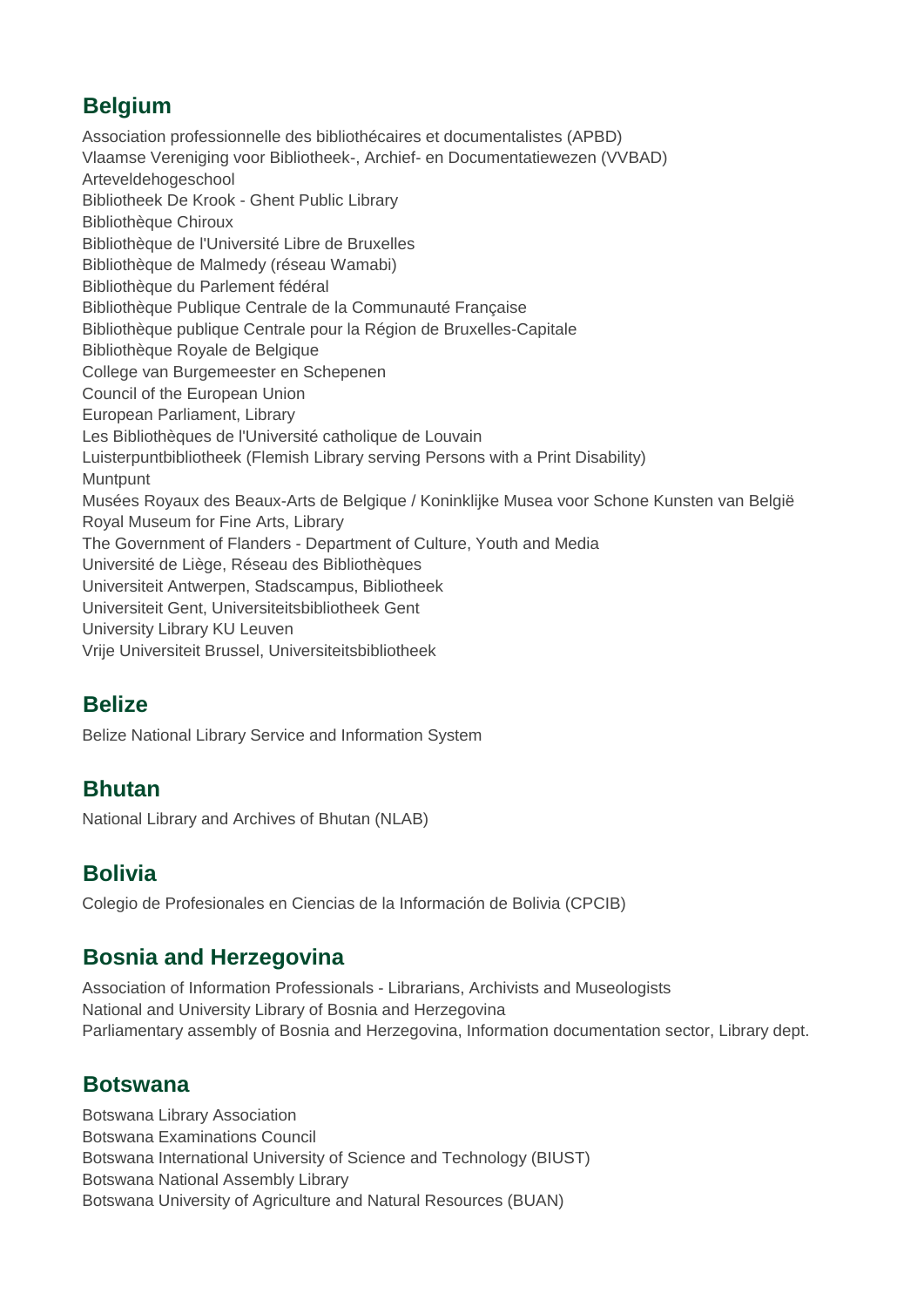## **Brazil**

FEBAB - Federação Brasileira de Associaçoes de Bibliotecários, Cientístas da Informação e Instituiçoes Biblioteca do Senado Federal, Praça dos Três Poderes Brazilian Institute of Information on Science and Technology (IBICT) Centro de Documentação e Informação (CEDI), Câmara dos Deputados Fundação Biblioteca Nacional do Brasil / Brazilian National Library Sao Paulo State University, Unesp SP Leituras - Associação Paulista de Bibliotecas e Leitura Universidade de Campinas - UNICAMP, Sistema de Bibliotecas

# **Bulgaria**

Bulgarian Library and Information Association Chitalishta Union Library of the National Assembly of the Republic of Bulgaria Sofia City Library St. St. Cyril and Methodius National Library State University of Library Studies and Information Technologies

# **Cambodia**

Parliamentary Centre of Asia(PCAsia) The Senate of the Kingdom of Cambodia

## **Cameroon**

International Center for Research and Documentation on Traditions and African Languages University of Buea

# **Canada**

Association internationale francophone des bibliothécaires documentalistes (AIFBD) Association of Parliamentary Libraries in Canada / Association des Bibliothéques Parlementaires au Canadian Association of Research Libraries / Association des bibliothèques de recherche du Canada Canadian Federation of Library Associations (CFLA) Federation des milieux documentaires (FMD) L'Association des bibliothèques publiques du Québec (ABPQ) Ontario Library Association (OLA) Bibliothèque de Brossard Bibliothèque de l'Assemblée nationale Canada Bibliothèque de l'Université Laval Bibliothèque de Montréal Bibliothèque et Archives Nationales du Québec, Section des acquisitions et du dévelopement Bibliothèque HEC Montréal Faculty of Information, University of Toronto Library and Archives Canada (LAC) / Bibliothèque et Archives Canada (BAC) Library of Parliament Canada McGill University Libraries McMaster University, University Library Ontario Legislative Library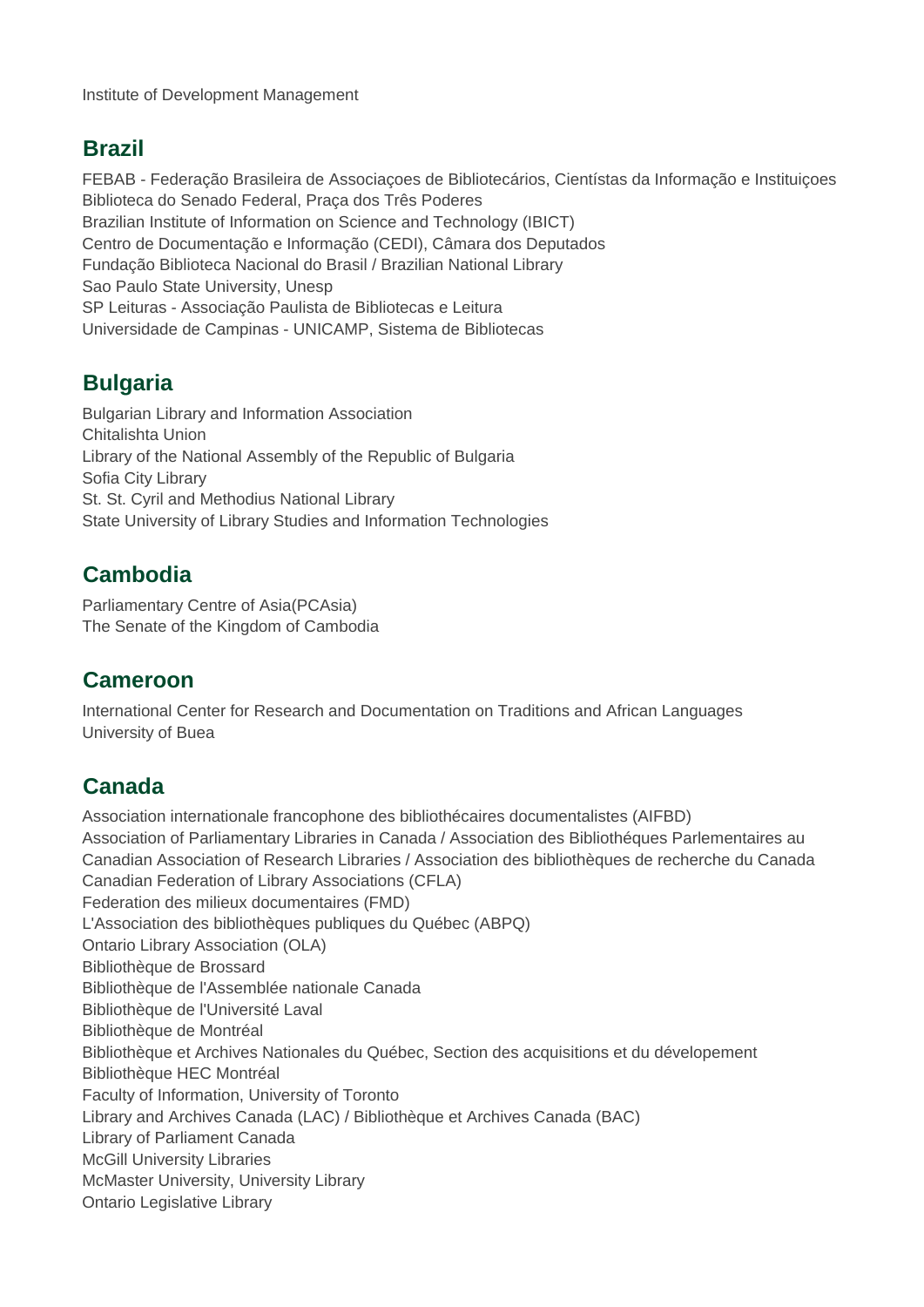Regina Public Library Ryerson University Saskatchewan Legislative Library Toronto Public Library Université de Montréal, Direction générale des bibliothèques University Librarian's Office, University of British Columbia University of Alberta Libraries University of Calgary - Libraries and Cultural Resources University of Manitoba Libraries University of Ottawa University of Toronto, Library University of Victoria, McPherson Library University of Western Ontario Vancouver Island Regional Library Vancouver Public Library

#### **Chile**

Colegio de Bibliotecarios de Chile AG Biblioteca del Congreso Nacional de Chile Pontificia Universidad Católica de Chile, Sistema de Bibliotecas Universidad de Concepcion

## **China**

Hong Kong Library Association Library Society of China Macau Library and Information Management Association Taiwan Medical Library Association Bureau of International Exchange of Publications City University of Hong Kong, Run Run Shaw Library Department of Public Library Management of the Cultural Affairs Bureau of the Macao SAR Government Duke Kunshan University East China Normal University Library Fong Sum Wood Library, Lingnan University Fudan University, Library Guangzhou Library Hangzhou Public Library HePing District Library Hong Kong Baptist University, Library Hong Kong Legislative Council Library Hong Kong Public Libraries Kaohsiung Public Library Libraries, Renmin University of China Library Association of the Republic of China (Taiwan) Library of Chinese Academy of Sciences Library of Jinjiang City Library of Macau University of Science and Technology Macao Institute for Tourism Studies (IFTM) Macao Polytechnic Institute Library Nanjing Library Nanjing Normal University Library National Geological Library of China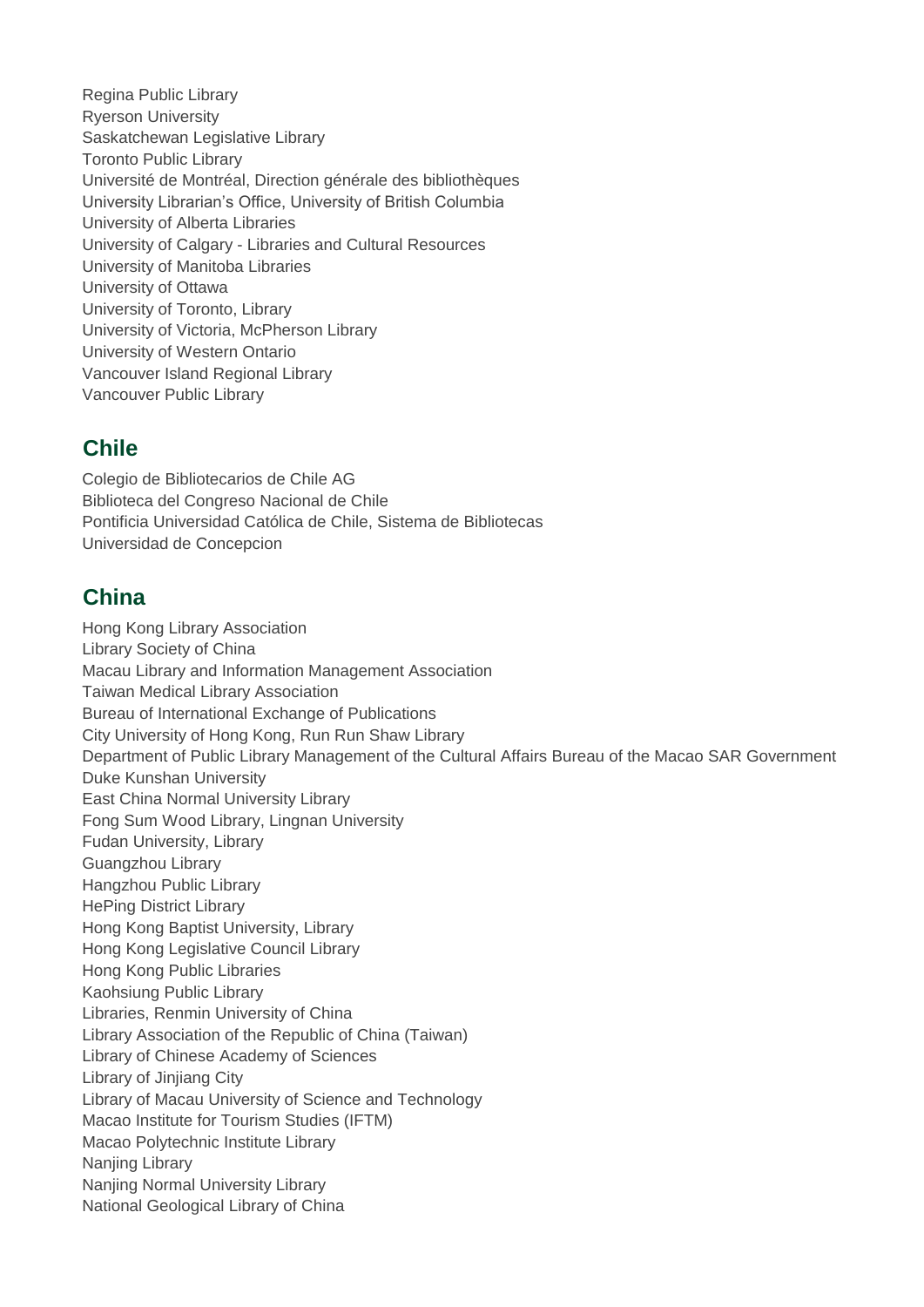National Library of China National Palace Museum Library National Science and Technology Library of China (NSTL) New Taipei City Library Pao Yue-kong Library, The Hong Kong Polytechnic University Parliamentary Library, Legislative Yuan Peking University Library School of Information Management of Sun Yat-Sen University Shanghai Administrative Institute Shanghai Library (Institute of Scientific and Technical Information of Shanghai) Shanghai Pudong Library Shenzhen Library Sichuan Provincial Library Southeast University Library Sun Yat-sen University Library Suzhou Library Taipei Public Library Taiwan Normal University Library Taiyuan City Public Library The Capital Library of China The Chinese University of Hong Kong The ISF Academy Secondary Library The Library of Hong Kong University of Science and Technology, Guangzhou Tianiin Binhai Library Tongji University Library Tsinghua University Library University of Hong Kong Libraries University of Macau, International Library University of Saint Joseph Wenzhou-Kean University Library Zhejiang Library Zhejiang University Library

## **Colombia**

Colegio Colombiano de Bibliotecología ASCOLBI Biblioteca Luis Angel Arango - Direction Technical Fundación Universitaria del Área Andina Parlamento Andino Universidad de Bogotá Jorge Tadeo Lozano, Sistema de Bibliotecas Universidad el Bosque, Biblioteca Juan Roa Vásquez

# **Costa Rica**

Colegio de Profesionales en Bibliotecología de Costa Rica Universidad Nacional, Escuela de Bibliotecología, Documentación e Información

# **Croatia**

Hrvatsko knjiznicarsko drustvo / Croatian Library Association (CLA) Croatian Library for the Blind Faculty of Law Library, University of Zagreb Knjiznica Hrvatskoga Sabora / Library of the Croatian Parliament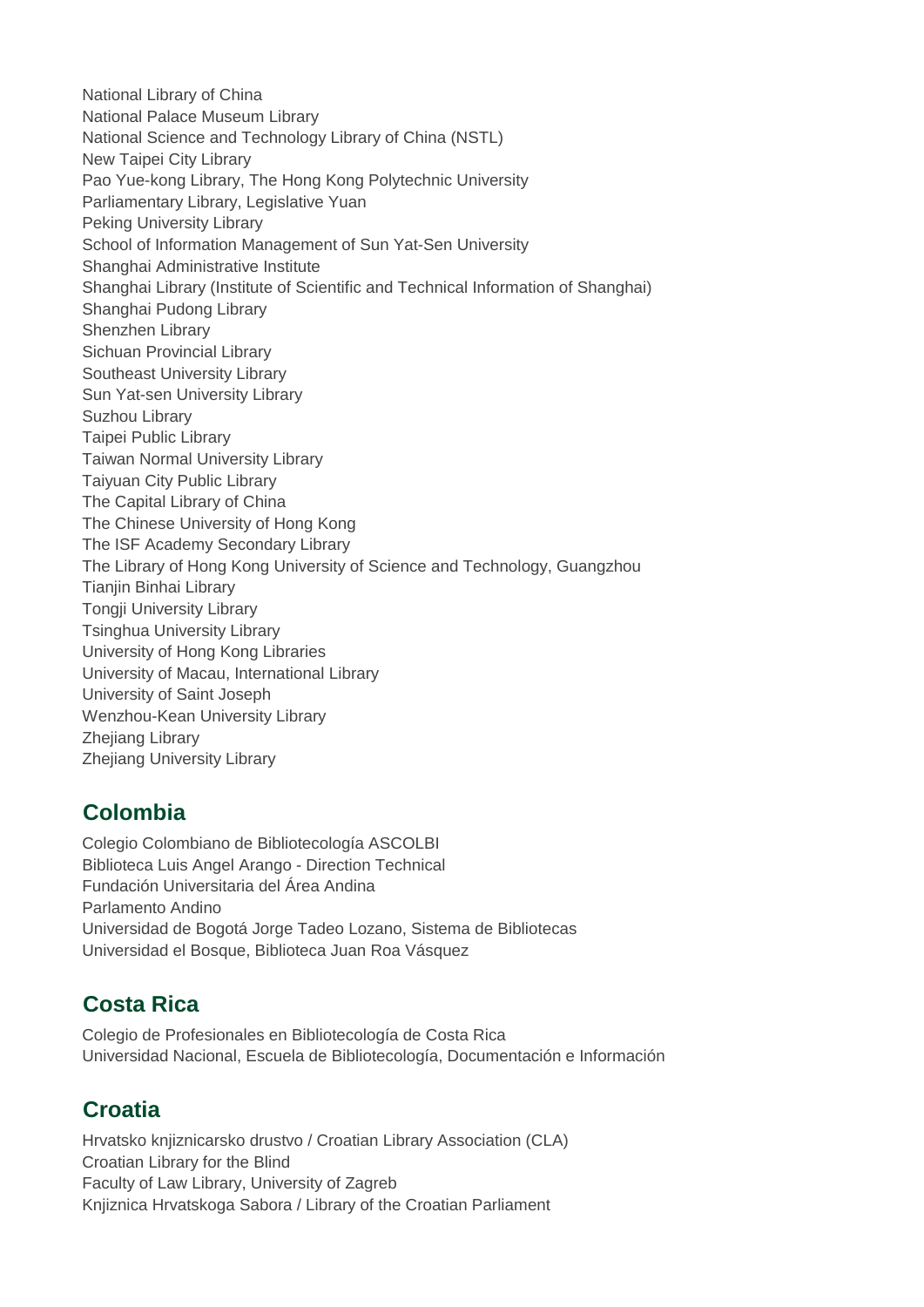National and University Library Pubic Library "Victor Car Emin" / Gradska knjižnica i citaonica Viktor Car Emin Opatija Rijeka City Library University of Zadar, Department of Information Sciences University of Zagreb - Central office for coordinator libraries Zagreb City Libraries / Knjiznice grada Zagreba

## **Curaçao**

Biblioteka Nashonal Kòrsou Frank Martinus Arion Mongui Maduro Library

# **Cyprus**

Cyprus Association of Librarians – Information Scientists (CALIS) Cyprus Health Sciences Library, Nicosia General Hospital Cyprus Library Cyprus University of Technology Final International University University of Cyprus Library University of Nicosia Library & Information Centre

# **Czechia**

Svaz knihovniku a informacních pracovniku CR (SKIP) / Association of Librarians and Information Professionals Academy of Sciences Library Municipal Library of Prague Národní knihovna Ceské republiky / National Library of the Czech Republic National Library of Technology Parliamentary Library, Parliament of the Czech Republic, Chamber of Deputies

# **Democratic People's Republic of Korea**

Library Association of the DPR of Korea Sci-Tech Complex, DPRK

# **Denmark**

Association of Danish Public Library Managers Danmarks Forskningsbiblioteksforening / Danish Research Library Association International Association of Music Libraries, Archives and Documentation Centres (IAML) The Danish Library Association Aalborg Bibliotekerne Aalborg University Library Århus Kommunes Biblioteker Dansk Biblioteks Center A/S Det Kgl. Bibliotek / Royal Danish Library Folketingets Bibliotek, Arkiv og Oplysningstjeneste Gentofte Bibliotekerne, Centralbibliotek for Region Hovedstaden Gladsaxe Bibliotekerne, Gladsaxe Hovedbibliotek Holbaek Bibliotek Københavns Biblioteker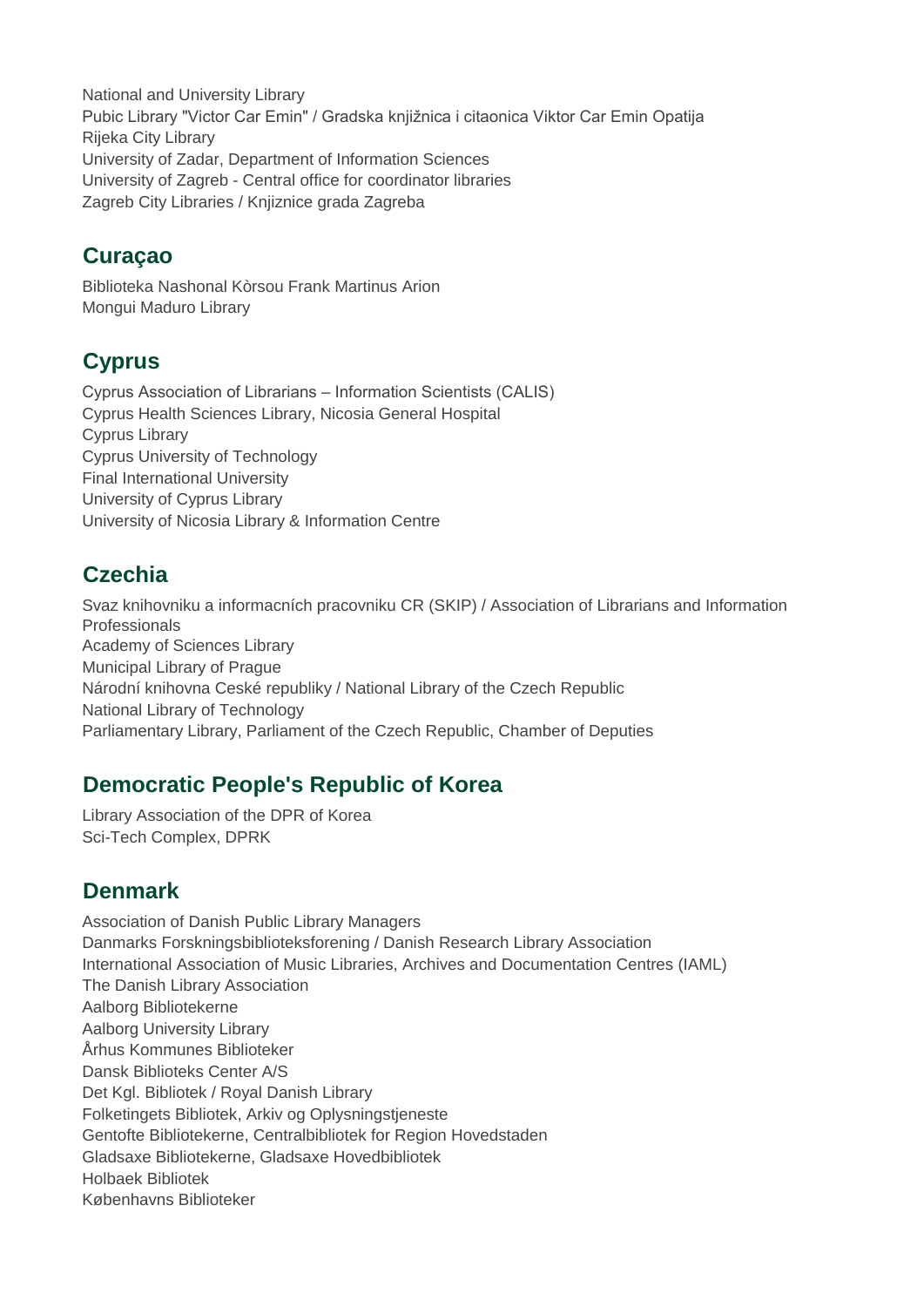Nota – Danish National Library for Persons with Print Disabilities Nyborg Bibliotek Odense Centralbibliotek Randers Bibliotek Slots- og Kulturstyrelsen / Agency for Culture and Palaces University Library of Southern Denmark Vejle Bibliotekerne

# **Djibouti**

Bibliothèque Nationale de Djibouti

# **Dominican Republic**

Biblioteca Nacional Pedro Henriquez Ureña

## **Ecuador**

Aurelio Espinosa Polit Ecuadorian Library

# **Egypt**

Arab Institution of Knowledge Management Egyptian Library Association (ELA) American University in Cairo, Library Arab Academy for Science, Technology and Maritime Transport Bibliotheca Alexandrina League of Arab States, Department of Information & Library Center National Library and Archives of Egypt (Dar el kotob) (NLAE) The British University in Egypt, Library

# **El Salvador**

Asociación de Bibliotecarios de El Salvador, ABES

## **Estonia**

Eesti Raamatukoguhoidjate Ühing / Estonian Librarians Association (ELA) Eesti Rahvusraamatukogu / National Library of Estonia Repository Library of Estonia / Eesti Hoiuraamatukogu Tallinna Ülikooli Akadeemiline Raamatukogu / Academic Library of Tallinn University Tartu University Library

# **Ethiopia**

United Nations Economic Commission for Africa Library (UNECA Library)

# **Faroe Islands**

National Library of the Faroe Islands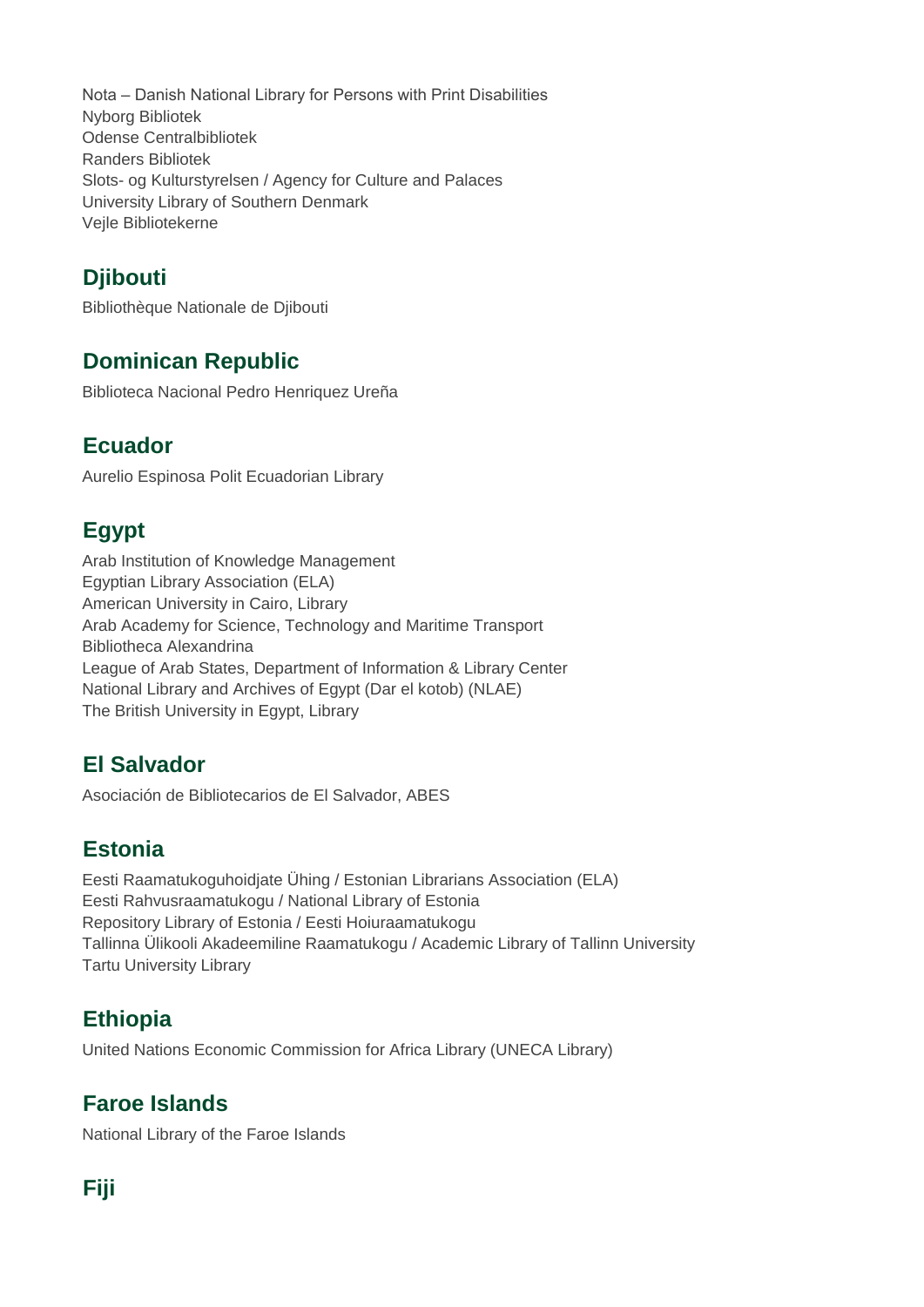International School Suva Library Services of Fiji University of the South Pacific, Serial Section Library

# **Finland**

ARLIS/Norden Bibliothecarii Medicinae Fenniae Finlands svenska biblioteksförening r.f. / Finland´s Swedish Library Association Finnish Research Library Association Suomen Kirjastoseura / Finnish Library Association Aalto University Library Abo Akademis bibliotek / Abo Akademi University library Celia Finnish Environment Institute Häme City Library - Häme Provincial Library Helsinki City Library / Helsingin Kaupunginkirjasto Helsinki University Library Jyväskylä City Library - Regional Library of Central Finland Jyväskylä University Open Science Centre Kuopio City Library, County Library of North Savo, City of Kuopio Library of Parliament Finland National Repository Library Oulu City Library - Regional Library Oulu University Library Porin kaupunginkirjasto - Satakunnan maakuntakirjasto / Pori City Library Porvoo City Library - Regional Library Prime Minister's Office, Library and Publication Unit Rovaniemi City Library Tampereen Kaupunginkirjasto Tampereen yliopiston kirjasto / Tampere University Library The National Library of Finland The Tritonia Academic Library, Vaasa Turku City Library Turku University Library Turku University of Applied Sciences, Library University of Eastern Finland, Library University of the Arts Helsinki Library

# **France**

Association des Bibliothécaires de France (ABF) Association des Professeurs Documentalistes de l'Education Nationale (APDEN) Comité Français International - Bibliothèques et Documentation (CFIBD) International Council for Scientific and Technical Information (ICSTI) International Council on Archives (ICA) Agence Bibliographique de l'enseignement Supérieur (ABES) American Library in Paris Assocation Valentin Haüy pour le bien des Aveugles, Bibliothèques Bibliothèque Cujas Bibliothèque de l'Assemblée Nationale France Bibliothèque de l'Université de la Mediterranée (AIX-Marseille II) Bibliothèque de l'Université de Technologie de Compiègne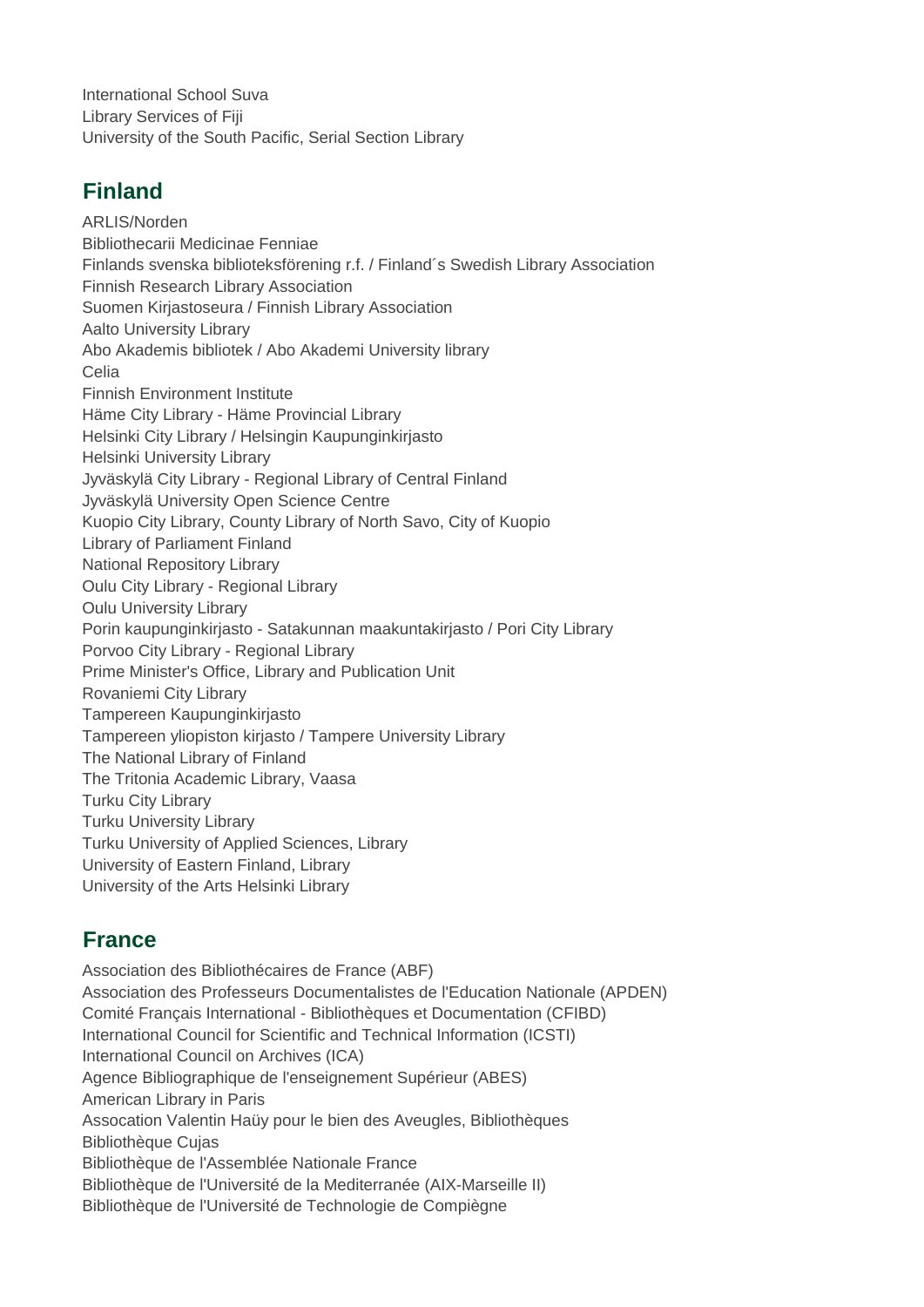Bibliothèque de l'université Jean Moulin Lyon 3 Bibliothèque Municipale de Lyon Bibliothèque nationale de France Bibliothèque nationale et universitaire de Strasbourg Bibliothèque Publique d'Information Bibliothèque Universitaire Lyon1-SCD Bibliothèques de la Ville de Paris, Bibliothèque Forney Centre technique du livre de l'enseignement supérieur Château de Versailles Ecole Nationale Supérieure des Sciences de l'information et des Bibliothèques (ENSSIB) Fondation Nationale des Sciences Politiques-Bibliothèque Institut national d'histoire de l'art (INHA) ISSN International Centre - CIEPS Ministère de la Culture et de la Communication, Service du livre et de la lecture Musée du Quai Branly-Mediatheque Service commun de documentation - Université Rennes 1 UNESCO Library Université de Lille Université Fédérale Toulouse Midi-Pyrénées - SICD Université Gustave Eiffel Université Paris-Saclay

#### **Gambia**

Gambia National Library National Centre for Arts and Culture

## **Georgia**

National Parliamentary Library of Georgia TSU National Science Library

## **Germany**

Arbeitsgemeinschaft der Spezialbibliotheken e.V., Geschäftsstelle Berufsverband Information Bibliothek - BIB Bibliothek & Information Deutschland (BID) - Bundesvereinigung Deutscher Bibliotheks- und Informationsverbände e.V. Deutscher Bibliotheksverband e.V. (DBV) International Association of University Libraries (IATUL) VDB - Verein Deutscher Bibliothekarinnen und Bibliothekare e.V. Bayerische Staatsbibliothek Berlin Cosmopolitan School Bibliothek der RWTH Aachen Bibliotheken der Stadt Dortmund - Stadt- und Landesbibliothek BIS - Bibliotheks- und Informationssystem Bundesverwaltungsgericht/The President of the Federal Administrative Court Deutsche Nationalbibliothek Deutsche Zentralbibliothek f. Wirtschaftswissenschaften (ZBW), Leibniz-Informationszentr. Wirtschaft Deutscher Bundestag – Bibliothek Deutsches Museum Bibliothek Deutsches Patent- und Markenamt ekz.bibliotheksservice GmbH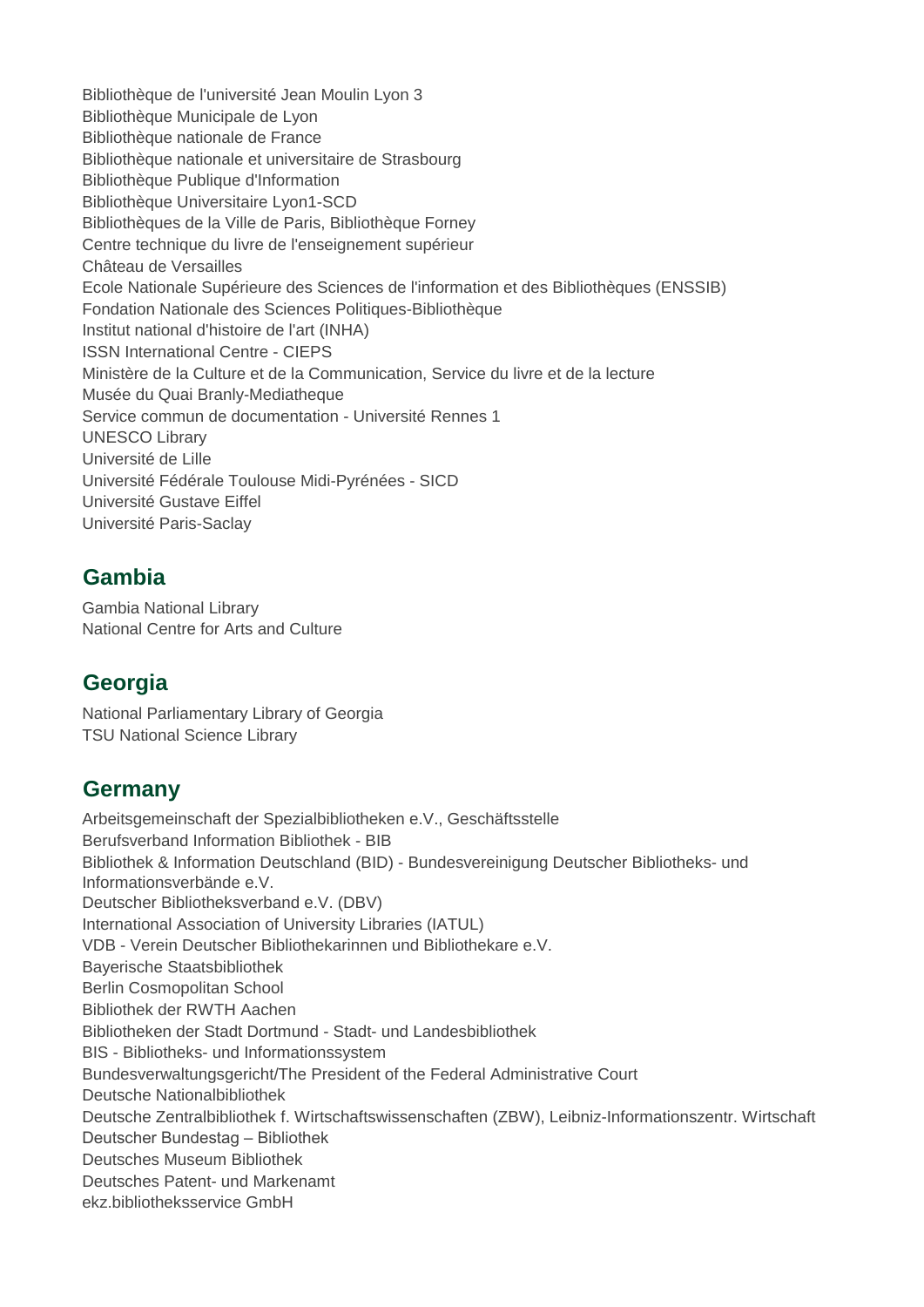German National Library of Science and Technology / Technische Informationsbibliothek (TIB) Goethe-Institut Gottfried Wilhelm Leibniz Bibliothek, Niedersächsische Landesbibliothek HAW, Hamburg - Fakultät Design, Medien und Information, Studiendept. Info. Hertie School GmbH Herzog August Bibliothek Herzogin Anna Amalia Bibliothek, Klassik Stiftung Weimar Hochschulbibliothekszentrum des Landes Nordrhein-Westfalen Hochschule der Medien Stuttgart, Fakultät Information und Kommunikation KIT-Bibliothek / Karlsruher Institut fuer Technologie (KIT) Leipzig University Library Max Planck Institute for Comparative Public Law and International Law/Library Max-Planck-Institut für ausländisches und internationales Privatrecht - Bibliothek Mediengemeinschaft für blinde, seh- und lesebehinderte Menschen e. V. National Gallery of Canada / Musee des Beaux-Arts du Canada, Library Niedersächsische Staats- und Universitätsbibliothek Göttingen Sächsische Landesbibliothek - Staats- und Universitätsbibliothek Dresden (SLUB) Staats- und Universitätsbibliothek Bremen Staats- und Universitätsbibliothek Hamburg Carl von Ossietzky Staatsbibliothek zu Berlin, Preußischer Kulturbesitz Stadtbibliothek Hannover Stadtbüchereien Landeshauptstadt Düsseldorf Städtische Bibliotheken Dresden Technische Hochschule Köln (TH Köln), Library Universitaetsbibliothek Duisburg-Essen Universität Konstanz, Bibliothek Universitäts- und Landesbibliothek Universitäts- und Landesbibliothek Bonn Universitäts- und Landesbibliothek Darmstadt Universitäts- und Landesbibliothek Münster Universitäts- und Landesbibliothek Sachsen-Anhalt Universitätsbibliothek Augsburg Universitätsbibliothek Bielefeld Universitätsbibliothek der Freien Universität Berlin Universitätsbibliothek der Technischen Universität Muenchen Universitätsbibliothek Heidelberg Universitätsbibliothek Paderborn Universitätsbibliothek Regensburg Universitätsbibliothek Tübingen Universitätsbibliothek Würzburg University of California at Berkeley, Library Württembergische Landesbibliothek ZB MED - Information Center Life Sciences Zentral- und Landesbibliothek Berlin (ZLB) - Generaldirektion

#### **Ghana**

Ghana Institute of Management and Public Administration (GIMPA) Ghana Library Authority SD Dombo University of Business and Integrated Development Studies University of Education, Winneba Library University of Ghana, Balme Library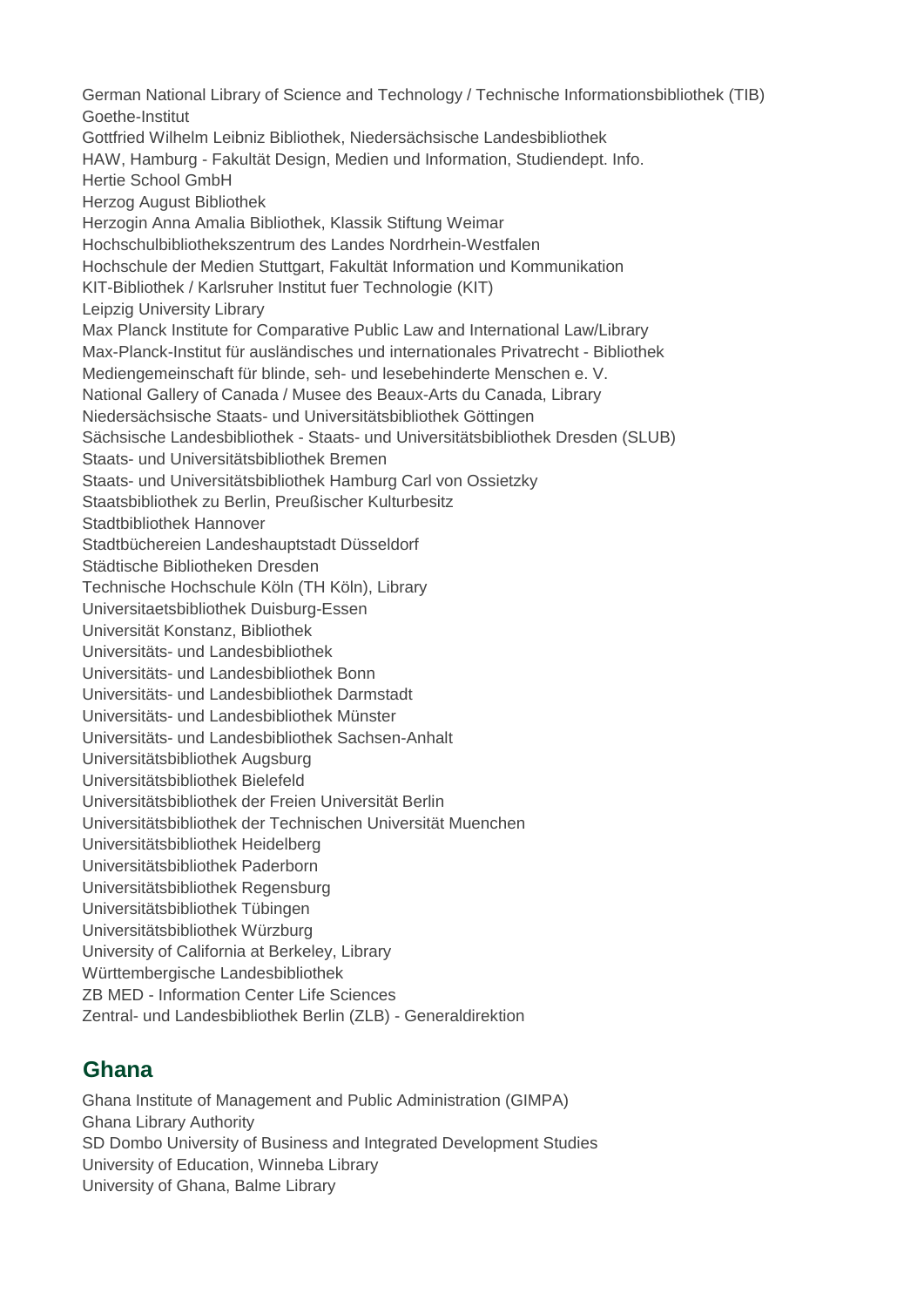#### **Gibraltar**

University of Gibraltar

#### **Greece**

Association of Greek Librarians and Information Scientists Aikaterini Laskaridis Foundation Aristotle University of Thessaloniki, Library & Information Centre Bank of Greece - Library Ethnike Bibliotheke tes Hellados / National Library of Greece Eugenides Foundation Hellenic American Educational Foundation / Athens College and Psychico College Libraries Hellenic American Union Library of the Hellenic Parliament University of Thessaly Library and Information Centre

## **Greenland**

Nunatta Atuagaateqarfia / Central Library of Greenland

#### **Guam**

Pacific Islands Association of Libraries, Archives and Museums (PIALA)

#### **Guatemala**

Asociación Bibliotecológica de Guatemala (ABG)

#### **Guyana**

Texila American University University of Guyana Library

#### **Haiti**

Fondation Connaissance et Liberté (FOKAL)

## **Holy See**

Biblioteca Apostolica Vaticana

# **Honduras**

ABIDH Asociación de Bibliotecarios y Documentalistas de Honduras

# **Hungary**

Alliance of Libraries and Information Institutes Magyar Könyvtárosok Egyesülete / Association of Hungarian Librarians Central Statistical Office, Library Metropolitan Ervin Szabo Library Országgyülés Hivatala, Országgyülési Könyvtár / Library of the Hungarian Parliament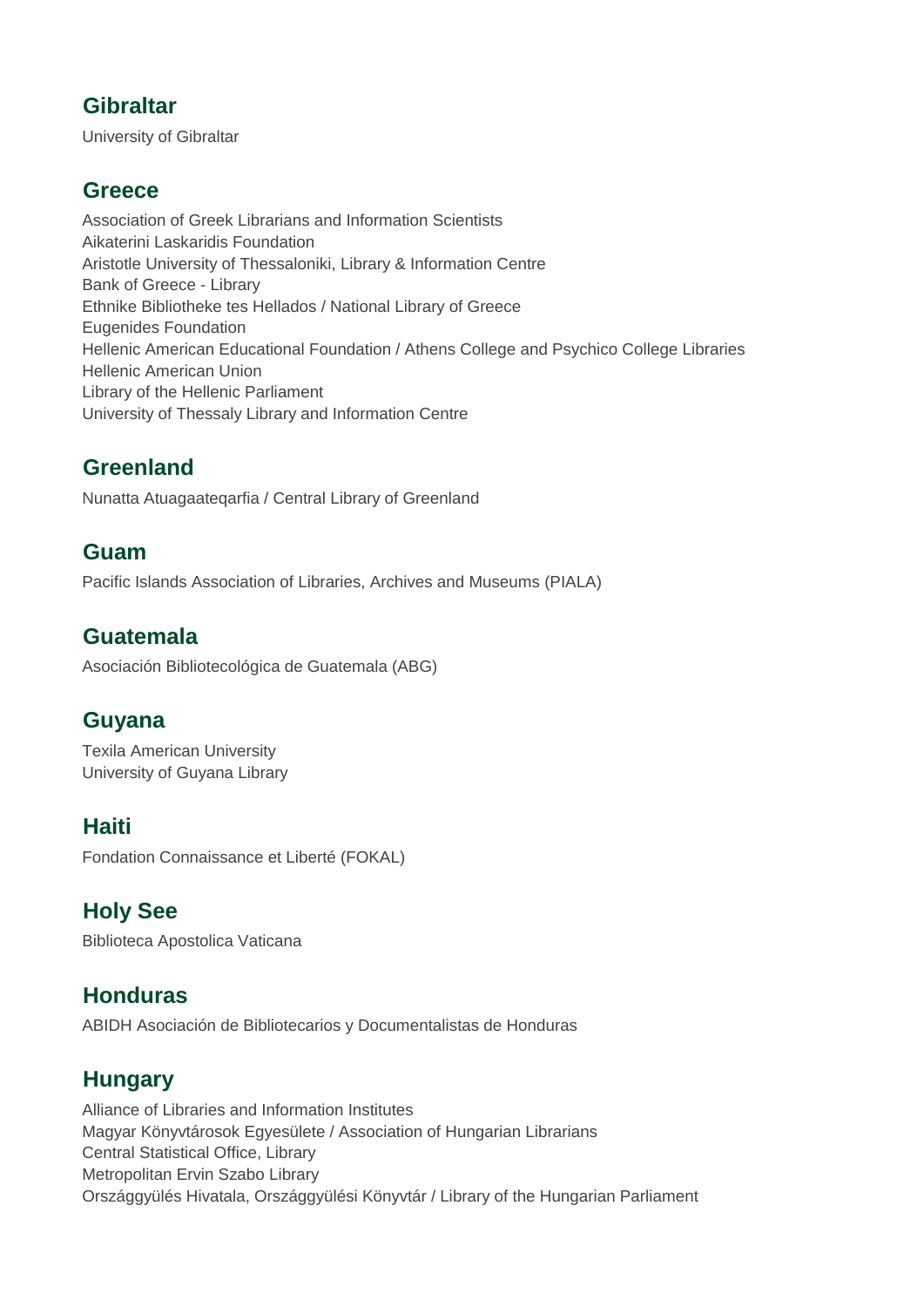Országos Széchényi Könyvtár / National Széchényi Library

#### **Iceland**

Upplysing Icelandic Library and Information Science Association Landsbókasafn Íslands – Háskólabókasafn / National and University Library of Iceland Reykjavik City Library Sound Library of Iceland

#### **India**

Indian Library Association School Library Association-India Ambedkar University Delhi Indian Institute of Science (IISc) Indian Institute of Technology Bombay Indira Gandhi National Centre for the Arts, Reference Library Information and Library Network Centre (INFLIBNET) Ministry of External Affairs Library, New Delhi National Science Library (NISCAIR) The Energy and Resources Institute (TERI) The Parliament Library

## **Indonesia**

Bina Nusantara University Department of Information and Library Science, Universitas Airlangga Library of Universitas Islam Negeri Maulana Malik Ibrahim Malang National Library of Indonesia / Perpustakaan Nasional RI. UIN Sunan Kalijaga Library Universitas Gadjah Mada, Library Universitas Medan Area

#### **Iraq**

Iraqi Association for Information, Libraries and Documentation Specialists Kurdistan Library and Information Association

#### **Ireland**

Cumann Leabharlanna na h-Eireann / Library Association of Ireland Blackrock College Houses of the Oireachtas, Library and Research Service HSE Health Library Ireland National Library of Ireland Trinity College Library, University of Dublin University College Dublin, Collection Services

#### **Islamic Republic of Iran**

Islamic Republic of Iran's public libraries institution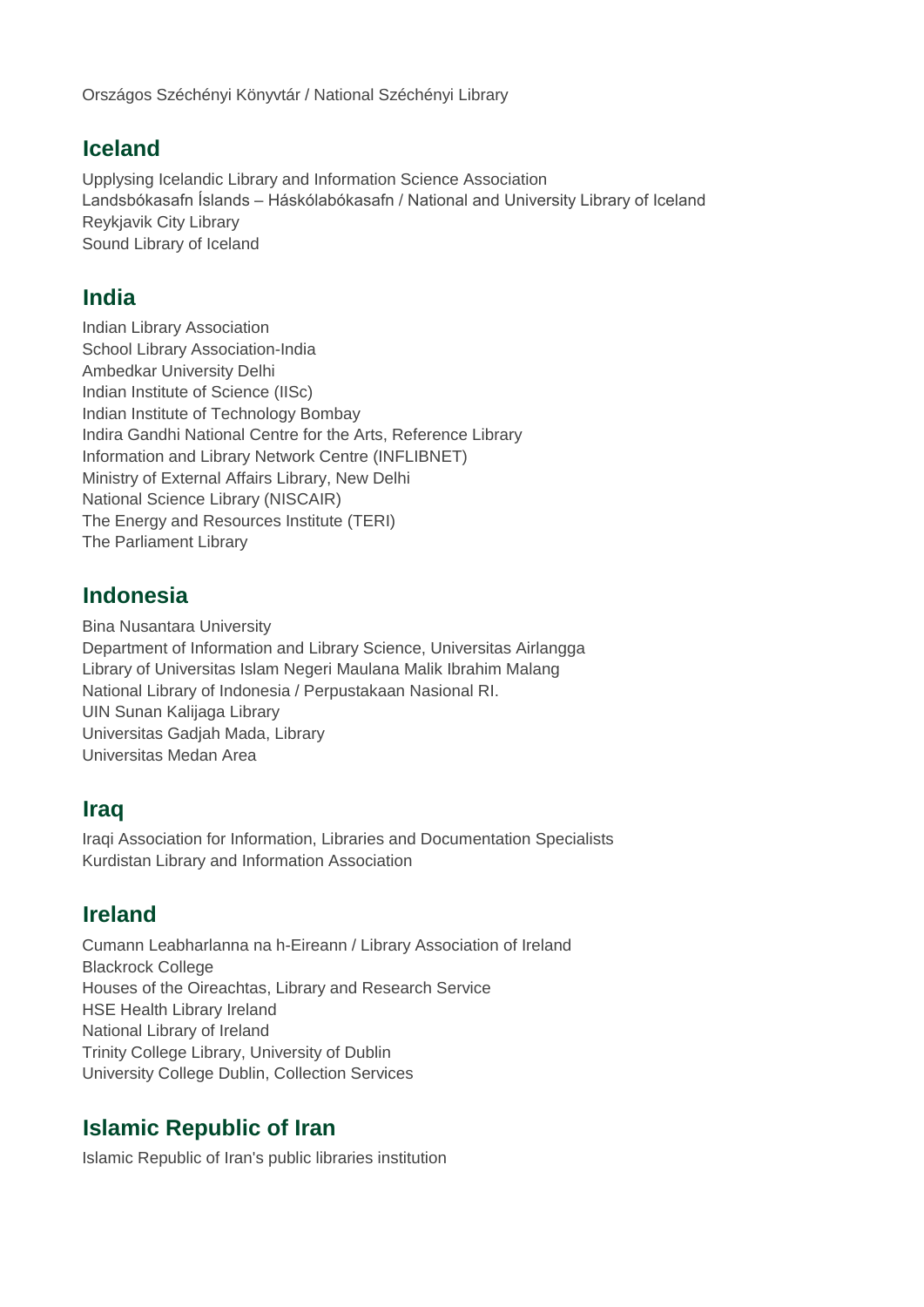#### **Israel**

Birzeit University, Main Library, Yusuf Ahmed Alghanim Library Elyachar Central Library, Technion-Israel Institute for Technology Hebrew University of Jerusalem Library Authority The National Library of Israel University of Haifa, Library

# **Italy**

Associazione Italiana Biblioteche Biblioteca del Senato della Repubblica G.Spadolini Biblioteca della Camera dei Deputati Biblioteca e Centro Documentazione INVALSI Biblioteca Nazionale Centrale - Roma Centro di Servizi del Sistema Bibliotecario di Ateneo (CSSBA), Università degli Studi di Genova **Csbno** Food and Agriculture Organization of the UN (FAO), David Lubin Memorial Library Free University of Bolzano, University Library ICCROM Library Istituto Centrale per il Catalogo Unico delle Bibl. Ital. e per le Inform. Bibliogr. (ICCU) Kunsthistorisches Institut in Florenz, Max-Planck-Institut Sistema bibliotecario di Milano (SBM) Universita Cattolica del Sacro Cuore - Biblioteca Università Commerciale Luigi Bocconi, Biblioteca Università degli Studi di Firenze, Coordinamento Centrale Biblioteche Università degli Studi di Milano, Divisione Coordinamento Biblioteche Università degli studi di Udine

## **Jamaica**

Jamaica Library Service National Library of Jamaica University of Technology Jamaica

## **Japan**

Japan Art Documentation Society (JADS) Japan Library Association Assistive Technology Development Organization (ATDO) Kanazawa Institute of Technology, Library Center National Diet Library School of Library and Information Science, Keio University University of Tsukuba Library

# **Jordan**

Jordan Library and Information Association (JLIA) Abdul Hameed Shoman Foundation

# **Kazakhstan**

Association of University Libraries of the Republic of Kazakhstan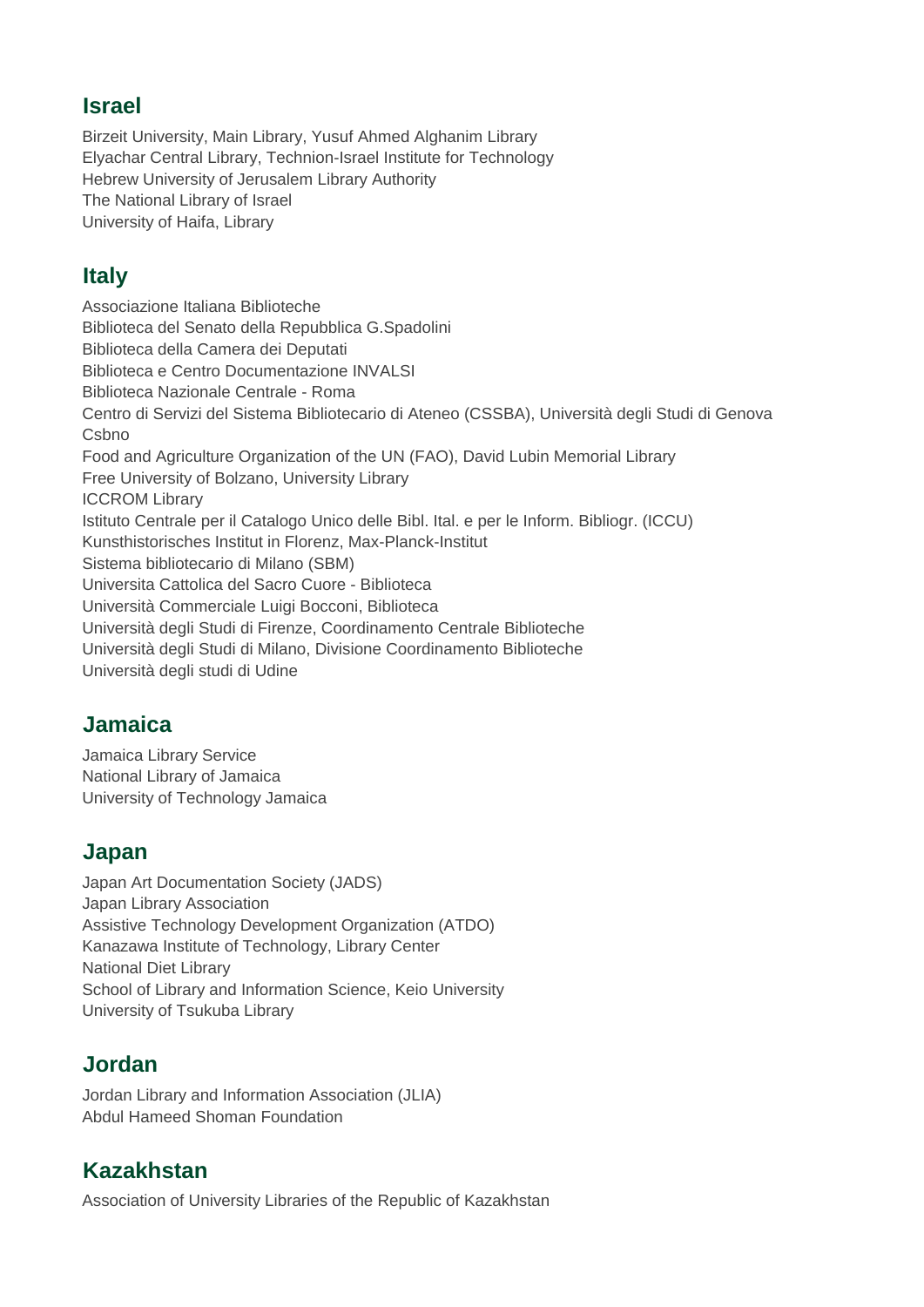## **Kenya**

Kenya Library Association Aga Khan University International Centre of Insect Physiology and Ecology (icipe) Kenya National Library Service United States International University, The Library

# **Kosovo, United Nations Interim Administration Mission**

National Library of Kosovo "Pjeter Bogdani"

## **Kyrgyzstan**

University of Central Asia

#### **Latvia**

Library Association of Latvia (LAL) Latvijas Nacionala biblioteka / National Library of Latvia Riga Central Library Saeima (Parliament) of the Republic of Latvia, Library

#### **Lebanon**

Lebanese Library Association (LLA) American University of Beirut, University Library Beirut Arab University, Library Administration Library of the Lebanese Parliament Main Library, University of Balamand Université Saint-Esprit de Kaslik / Holy Spirit University of Kaslik

## **Lesotho**

Lesotho Library Association National University of Lesotho Academic Library

#### **Liechtenstein**

Liechtensteinische Landesbibliothek

## **Lithuania**

Lithuanian Librarians' Association EIFL - Stichting eIFL.net Martynas Mazvydas National Library of Lithuania

## **Luxembourg**

ALBAD - Luxembourgish Librarians', Archivists' and Documentalists' Association Bibliothèque Nationale du Luxembourg Max Planck Institute Luxembourg for Procedural Law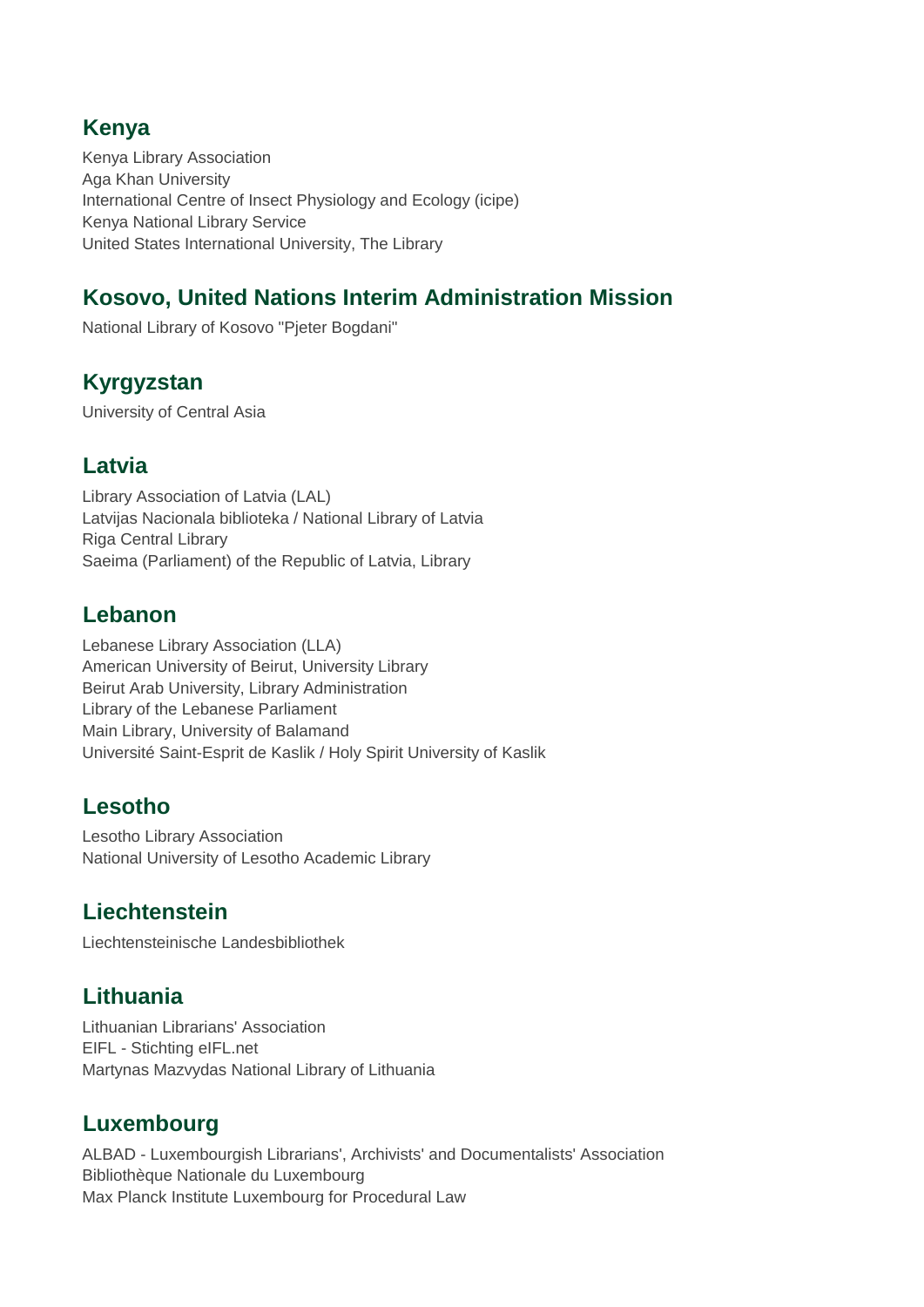#### **Malawi**

Reserve Bank of Malawi

## **Malaysia**

Persatuan Pustakawan Malaysia / Librarians Association of Malaysia Ministry of International Trade and Industry, Library Parliament of Malaysia Perpustakaan Negara Malaysia / National Library of Malaysia Pustaka Negeri Sarawak / Sarawak State Library Sabah State Library Sultanah Bahiyah Library, Universiti Utara Malaysia Taylor's University Library, Taylor's University Sdn Bhd

#### **Maldives**

Library of People's Majlis National Library of Maldives

## **Malta**

National Library of Malta

#### **Mauritius**

Mauritius Council of Registered Librarians (MCRL) University of Mauritius, Library

## **Mexico**

Asociación Mexicana de Bibliotecarios, A.C. (AMBAC) Colegio Nacional de Bibliotecarios, A.C. (CNB) Biblioteca del Congreso del Estado de Guanajuato Instituto de Investigaciones Bibliográficas, Biblioteca y Hemeroteca Nacionales de México (UNAM) Instituto de Investigaciones Bibliotecológicas y de la Información (IIBI), UNAM Library Network of the Judicial Branch of the Federation / Red de Bibl. del Poder Judicial dela Fed. Univ. Nacional Autónoma de México, Dirección General de Bibliotecas Universidad Iberoamericana A.C., Biblioteca Francisco Xavier Clavigero, Adquisiciones Universidad Popular Autonoma del Estado de Puebla

## **Mongolia**

National Library of Mongolia

#### **Montenegro**

Association of Montenegrin Librarians National Library of Montenegro "Djurdje Crnojevic" Parliament of Montenegro The Library for the blind in Montenegro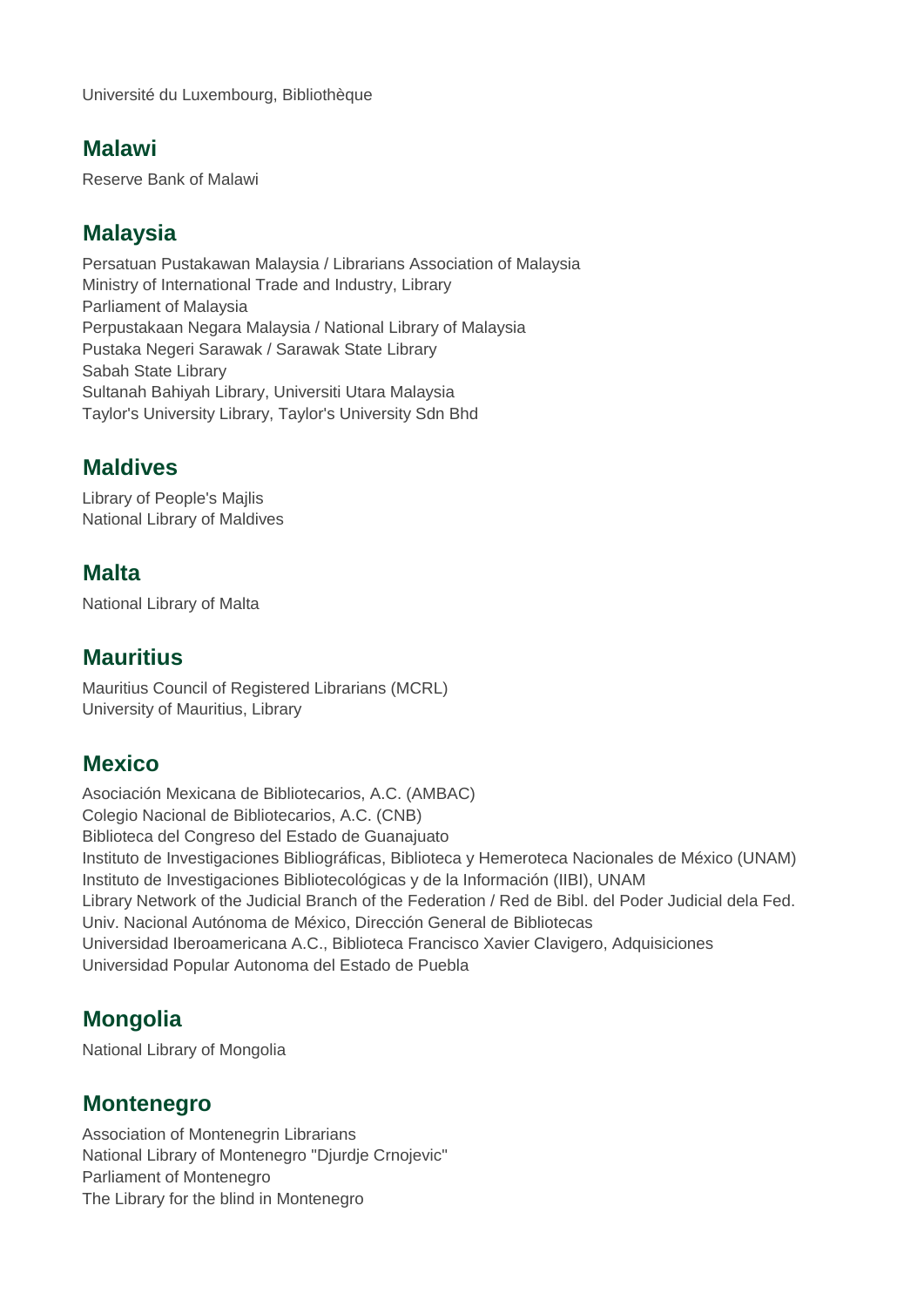#### **Morocco**

Ecole des Sciences de l'Information

#### **Myanmar**

Myanmar Library Association Parliamentary Library, Pyidaunangsu Hluttaw Office, Myanmar

## **Namibia**

National Information Workers Association of Namibia (NIWAN) Namibia University of Science and Technology University of Namibia, Library

## **Netherlands**

European Bureau of Library, Information and Documentation Associations (EBLIDA) FOBID Netherlands Library Forum Ligue des Bibliothèques Européennes de Recherche (LIBER) UKB Vereniging van Openbare Bibliotheken (VOB) Bibliotheek Den Haag Bibliotheek der Rijksuniversiteit Bibliotheek Gelderland Zuid Bibliotheek Rotterdam Bibliotheek Technische Universiteit Eindhoven Bibliotheek Utrecht Bibliotheekservice Passend Lezen Breda University of Applied Sciences Dedicon denieuwebibliotheek Erasmus Universiteit Rotterdam, Universiteitsbibliotheek Institute for Housing and Urban Development (IHS) International Criminal Court (ICC) Koninklijke Bibliotheek (KB) Leiden University Library Library and Information Centre IBFD NBD/Biblion OCLC EMEA B.V. Openbare Bibliotheek Amsterdam Radboud Universiteit Nijmegen Universiteitsbibliotheek Rijksmuseum Research Services **Riinbrink** RKD - Netherlands Institute for Art History Stichting IHLIA TU Delft Library Tweede Kamer der Staten-Generaal, Dienst Informatie en Archief Universiteitsbibliotheek Utrecht Universiteitsbibliotheek van Amsterdam, Afdeling Acquisitie University of Twente, Library & Archive VU University Library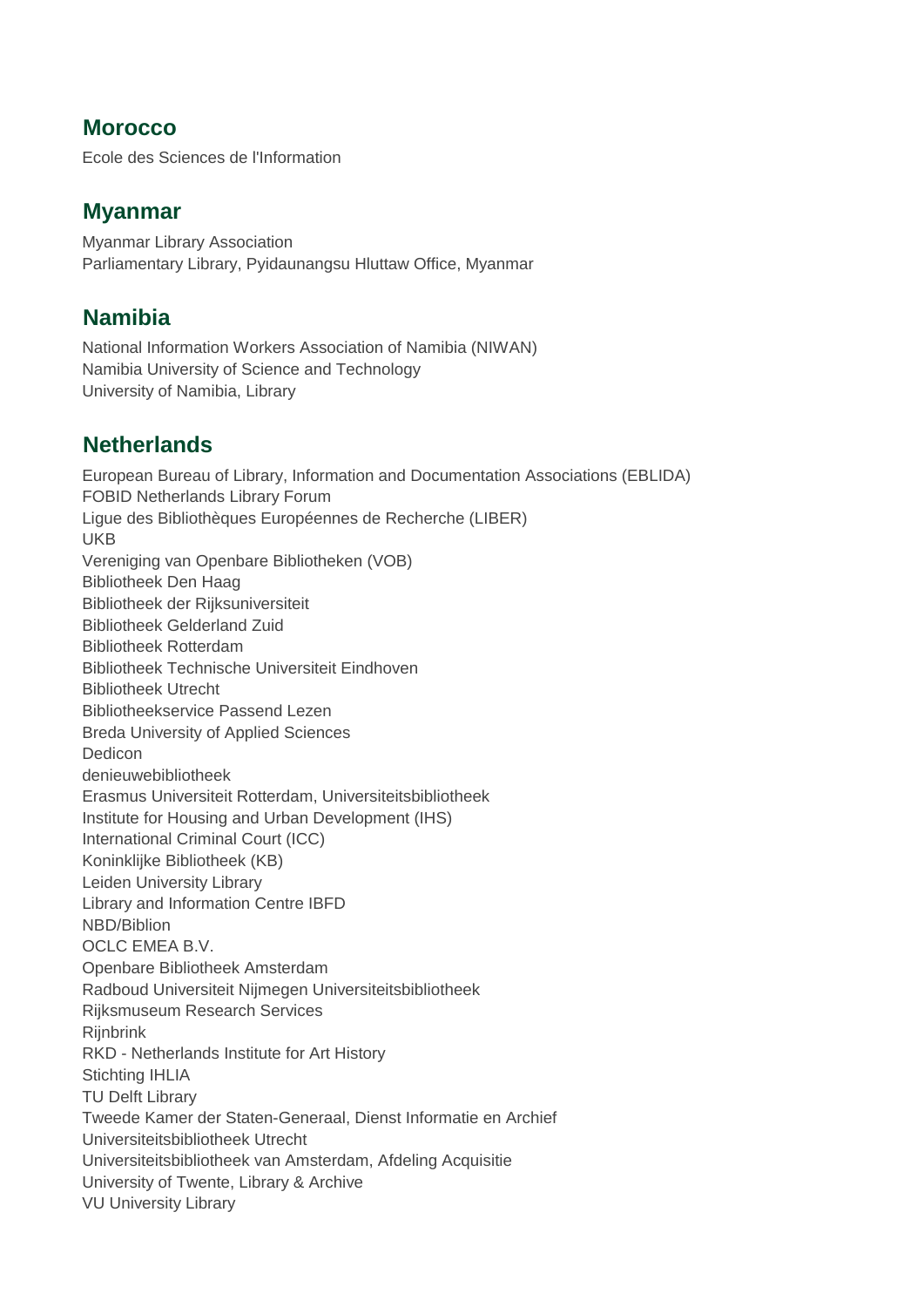Wageningen UR Library

#### **New Zealand**

Association of Parliamentary Librarians of Asia and the Pacific (APLAP) Council of New Zealand University Librarians (CONZUL) Library & Information Association of New Zealand Aotearoa (LIANZA) Te Ropu Whakahau Auckland Libraries Christchurch City Libraries National Library of New Zealand / Te Puna Maatauranga o Aotearoa Open Polytechnic of New Zealand Parliamentary Library Victoria University of Wellington, Library

## **Nigeria**

Nigerian Library Association

#### **North Macedonia**

National and University Library, St Kliment Ohridski The Assembly of the Republic of Macedonia

#### **Norway**

Norsk Bibliotekforening / Norwegian Library Association Norsk fagbibliotekforening / Norwegian Association of Special Libraries Norwegian Union of Municipal and General Employees Baerum kommune, Baerum bibliotek Bergen Offentlige Bibliotek Biblioteksentralen SA Deichman Library Development Section Nasjonalbiblioteket / National Library of Norway Norsk lyd- og blindeskriftbibliotek / Norwegian Library of Talking Books and Braille NTNU Library Stormen Library Stortingsbiblioteket / Library of the Norwegian Parliament Tønsberg and Færder Public Library Trondheim Public Library Universitetsbiblioteket i Bergen University College of Southeast Norway (USN) University of Tromso Library Vestfold og Telemark fylkesbibliotek Viken County Library Western Norway University College of Applied Sciences, The Library

#### **Oman**

Oman Libraries Association (OLA)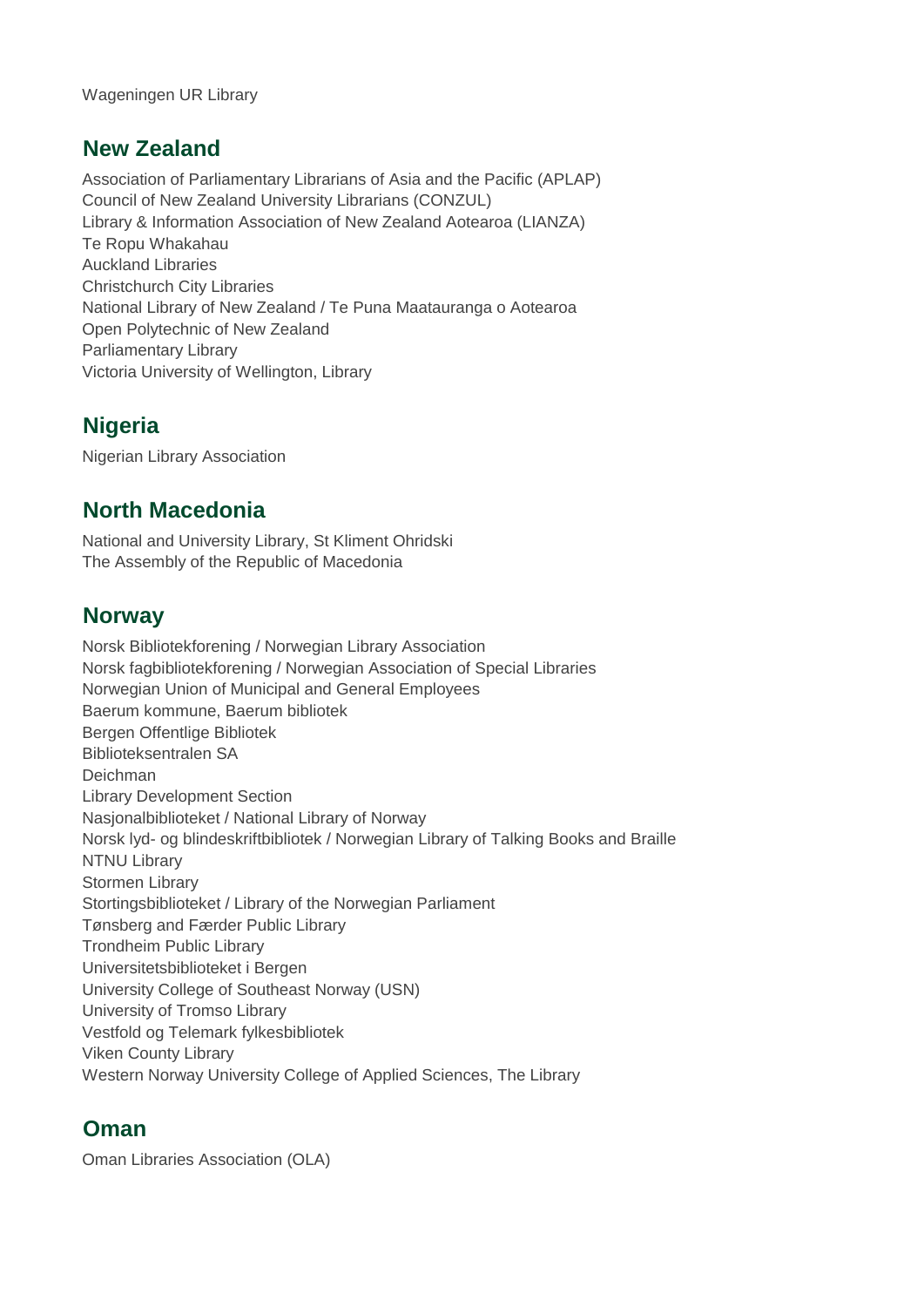#### **Pakistan**

Pakistan Library Club

#### **Panama**

Asociacíon Panameña de Bibliotecarios Biblioteca Nacional Ernesto J. Castillero R. de Panama

## **Paraguay**

Biblioteca y División Centro de Información Cultural "Dr. César Romeo Acosta"; Banco Central del National Library of Paraguay - Biblioteca Nacional del Paraguay

## **Peru**

Colegio de Bibliotecologos del Peru (CBP) Biblioteca de la Universidad del Pacífico Biblioteca del Congreso de la Republica del Peru Instituto Cultural Peruano NorteAmerciano National Library of Peru Pontificia Universidad Catolica del Peru, Biblioteca Central

# **Philippines**

Capiz State University Carlos Hilado Memorial State University National Library of the Philippines Rizal Library, Ateneo de Manila University University of Santo Tomas Library University of the Philippines Los Banos Xavier University - Ateneo de Cagayan

## **Poland**

Stowarzyszenie Bibliotekarzy Polskich / Polish Librarians Association Biblioteka Kraków (Cracow Library) Biblioteka Narodowa / National Library of Poland Biblioteka Sejmowa / The Sejm Library Biblioteka Uniwersytecka w Warszawie / University of Warsaw Library Biblioteka Uniwersytecka we Wroclawiu / University Library Wroclaw Chancellery of the Senate Library of Wroclaw University of Science and Technology Poznan University Library

# **Portugal**

Portuguese Association of Librarians, Archivists, Information and Documentation Professionals Assembleia da Republica Biblioteca Nacional de Portugal Departamento de Arquivo, Documentação e Informação Direção Geral do Livro, dos Arquivos e das Bibliotecas Fundação Calouste Gulbenkian, Biblioteca de Arte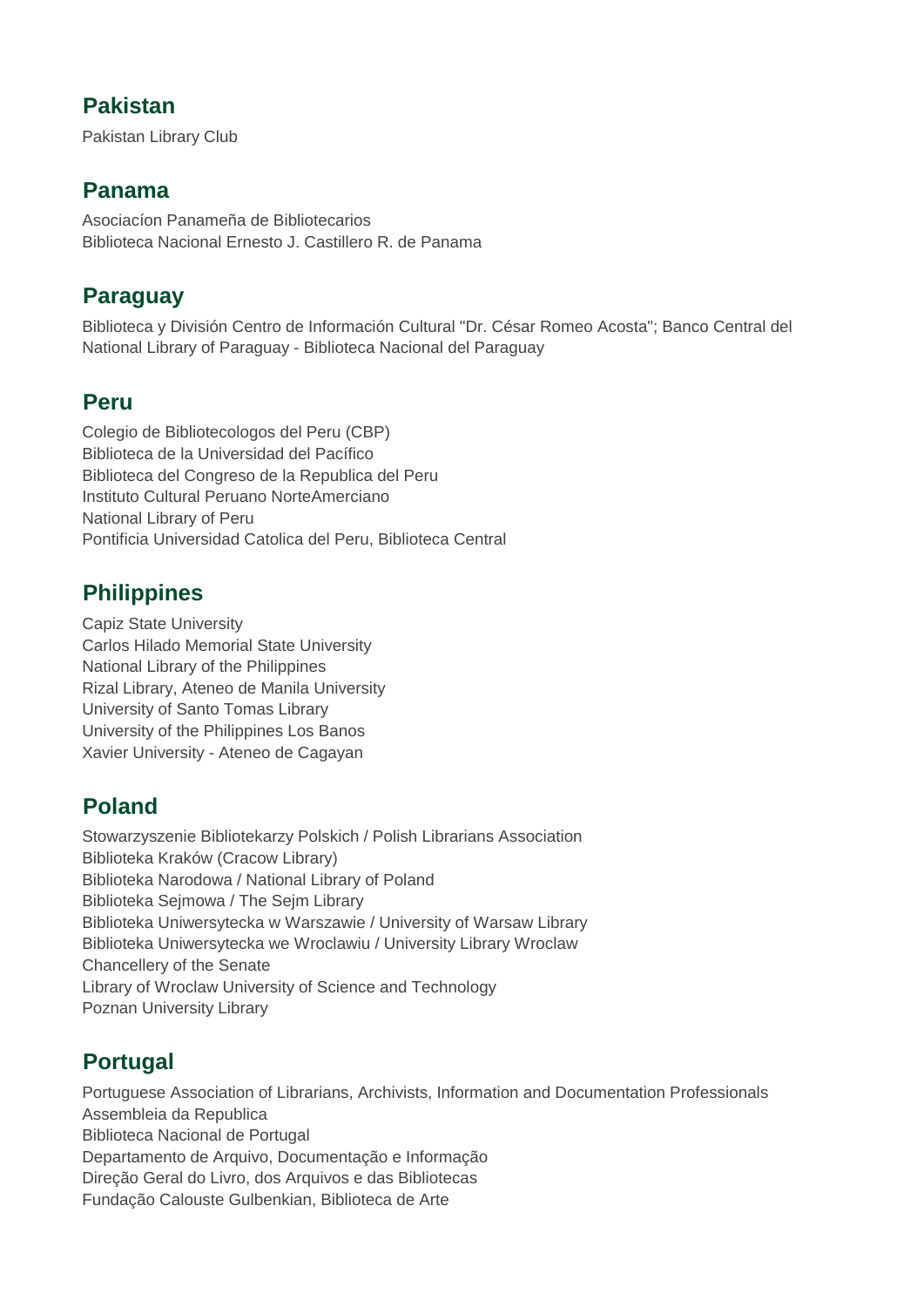Rede de Bibliotecas Escolares

#### **Puerto Rico**

Association of Caribbean University and Research Libraries (ACURIL) Sociedad de Bibliotecarios de Puerto Rico (SBPR) University of Puerto Rico Library System, Library and Information Sciences Library

#### **Qatar**

Arab Federation for Libraries and Information (AFLI) Museum of Islamic Art Library Northwestern University in Qatar Qatar National Library University of Calgary-Qatar

#### **Republic of Korea**

Korean Library Association Korean Public Library Association National Assembly Library Republic of Korea National Assembly Research Service (NARS) National Library of Korea

## **Republic of Moldova**

Library Association of the Republic of Moldova

## **Republic of Serbia**

Parent Library Community of Serbia Serbian Library Association Belgrade City Library Matica Srpska Library / Serbian National Library Narodna biblioteka Srbije / National Library of Serbia

#### **Romania**

Asociatja Bibliotecarilor din Romania / Romanian Library Association The National Association of Public Libraries and Librarians in Romania Carol I Central University Library of Bucharest Romanian Academy Library, Foreign Relations Department West University Timisoara

## **Russian Federation**

Library Assembly of Eurasia (LAE) National Library Association "Libraries of the Future" (NALF) Russian Library Association Boris Yeltsin Presidential Library Federal Assembly, Parliament of the Russian Federation, Parliamentary Library M.I. Rudomino All-Russia State Library for Foreign Literature (VGBIL) National Library of Russia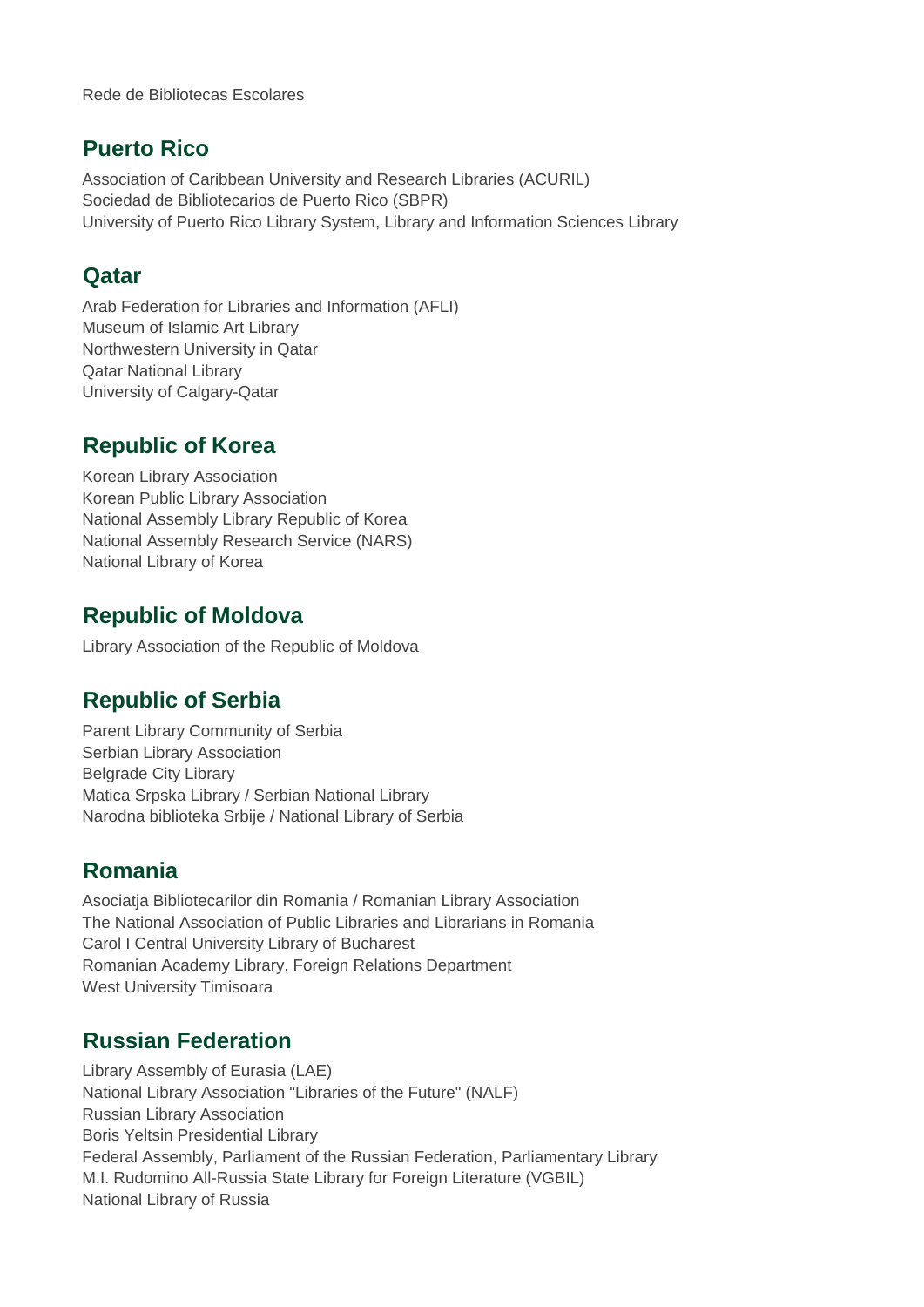Russian Academy of Sciences Library Russian National Public Library for Science and Technology Russian State Art Library (RSAL) Russian State Library Russian State Library for the Blind (RGBS) Russian State Library for Young Adults

#### **Samoa**

Library Association of Samoa

#### **Saudi Arabia**

King Abdullah University of Science and Technology (KAUST) King Fahad National Library Library Dean Ship Affairs in Prince Sattam University

## **Senegal**

Association Sénégalaise des Bibliothécaires, Archivistes et Documentalistes (ASBAD) Centre national de Documentation scientifique et technique (CNDST)

#### **Sierra Leone**

Parliament of Sierra Leone Library

#### **Singapore**

Library Association of Singapore Li Ka Shing Library, Singapore Management University National Library Board NUS Libraries, National University of Singapore

#### **Slovakia**

Slovak Librarians and Libraries Association / Spolok slovenských knihovníkov a knižníc Národná rada Slovenskej republiky / National Council of the Slovak Republic Slovak National Library Univerzitná kniznica v Bratislave

## **Slovenia**

Zveza bibliotekarskih drustev Slovenije / Slovenian Library Association Centralna tehniska knjiznica Univerze v Ljubljani / Central Technical Library at the University of Ljubljana Institut informacijskih znanosti (IZUM) Mestna knjiznica Ljubljana / Ljubljana City Library Narodna in univerzitetna knjiznica / National & University Library National Assembly of the Republic of Slovenia Univ. of Ljubljana, Faculty of Arts, Dept. of Library & Information Science & Book Studies Univerza v Mariboru, Univerzitetna knjiznica Maribor

# **South Africa**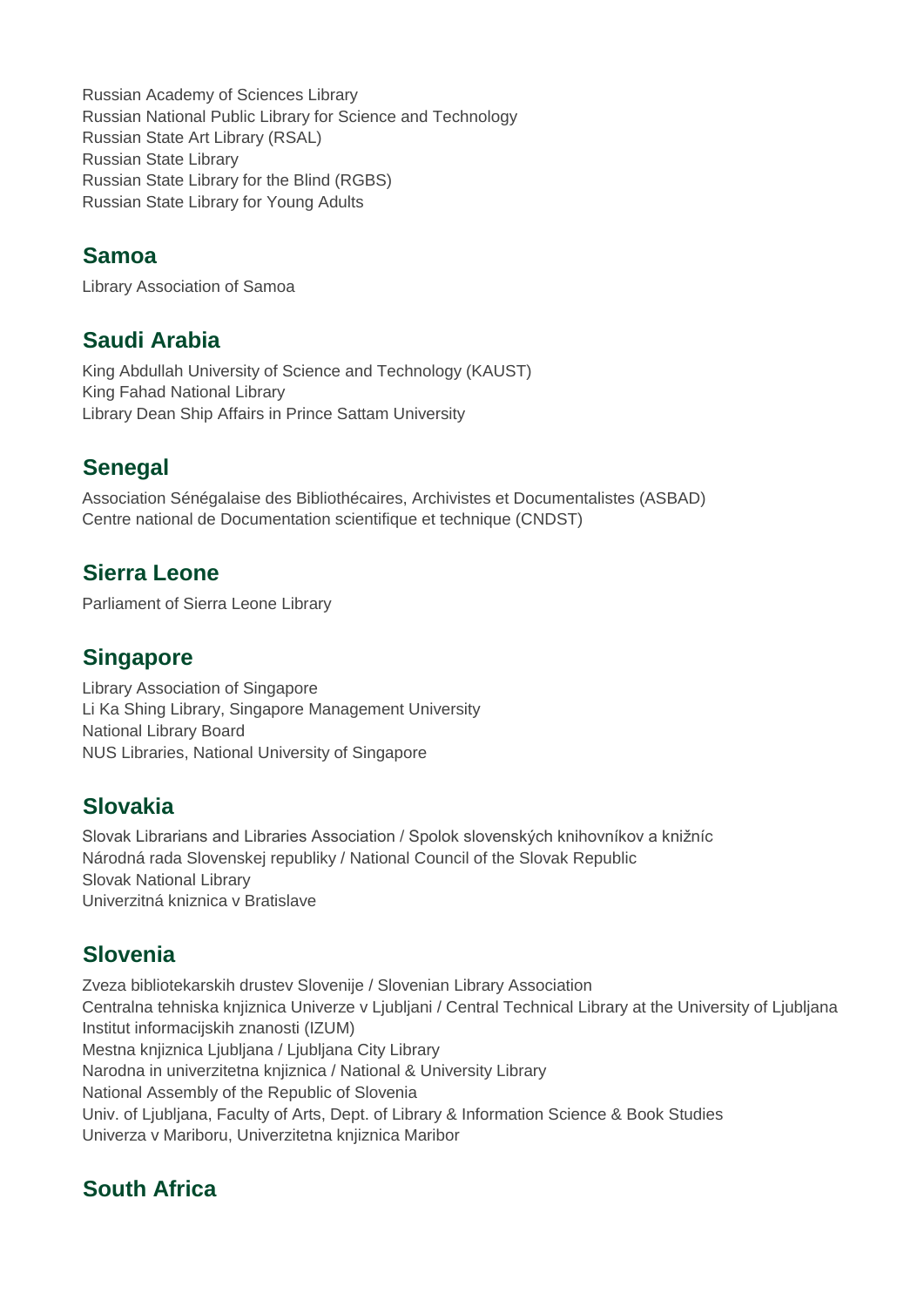Association for Health Information and Libraries in Africa (AHILA) Library and Information Association of South Africa (LIASA) Cape Peninsula University of Technology Department of Information Science, University of Pretoria Durban University of Technology (DUT) eThekwini Municipal Libraries Mangosuthu University of Technology Msunduzi Municipal Library Services North-West University: Library and Information Services Parliamentary Information Centre Sefako Makgatho Health Sciences University South African Library for the Blind Stellenbosch University, Library and Information Service The National Library of South Africa (NLSA) Tshwane University of Technology UFS Library and Information Services UNISA Department of Information Science University of Cape Town, Chancellor Oppenheimer Library, Periodicals Department University of Cape Town, Department of Knowledge and Information Stewardship University of South Africa (UNISA) Library University of the Western Cape, University Library University of Witwatersrand Library University of Zululand Vaal University of Technology

## **Spain**

Col.legi Oficial de Bibliotecaris-Documentalistes de Catalunya Fed. Española de Soc. de Archivística, Biblioteconomía, Documentación y Museística (FESABID) Federación Española de Asociaciones de Archiveros, Bibliotecarios, Arqueólogos, museólogos y documentalistas (ANABAD) Red de Bibliotecas Universitarias Españolas (REBIUN) Sociedad Española de Documentación e Información Científica Biblioteca de Catalunya Biblioteca de la Universidad Complutense de Madrid Biblioteca del Senado Biblioteca Nacional de España (BNE) Biblioteca Regional de Madrid Biblioteca Universidad de Alcalá Biblioteca Universitaria Congreso de los Diputados Consorci de Biblioteques de Barcelona Cortes de Castilla y León Departamento de Ciencias de la Documentacion e Historia de la Ciencia, Facultad de Filosofia y Letres Diputació de Barcelona, Gerència de Serveis de Biblioteques Eusko Legebiltzarra, Parlamento Vasco, Biblioteca Facultat de Informació i Mitjans Audiovisuals, Universitat de Barcelona' Fundación Colección Thyssen-Bornemisza. Biblioteca Fundación I.E. Library Instituto Cervantes, Departamento de Bibliotecas y Documentación Museo Nacional del Prado Biblioteca Organización Nacional de Ciegos Españoles (ONCE) Parlament de Catalunya Biblioteca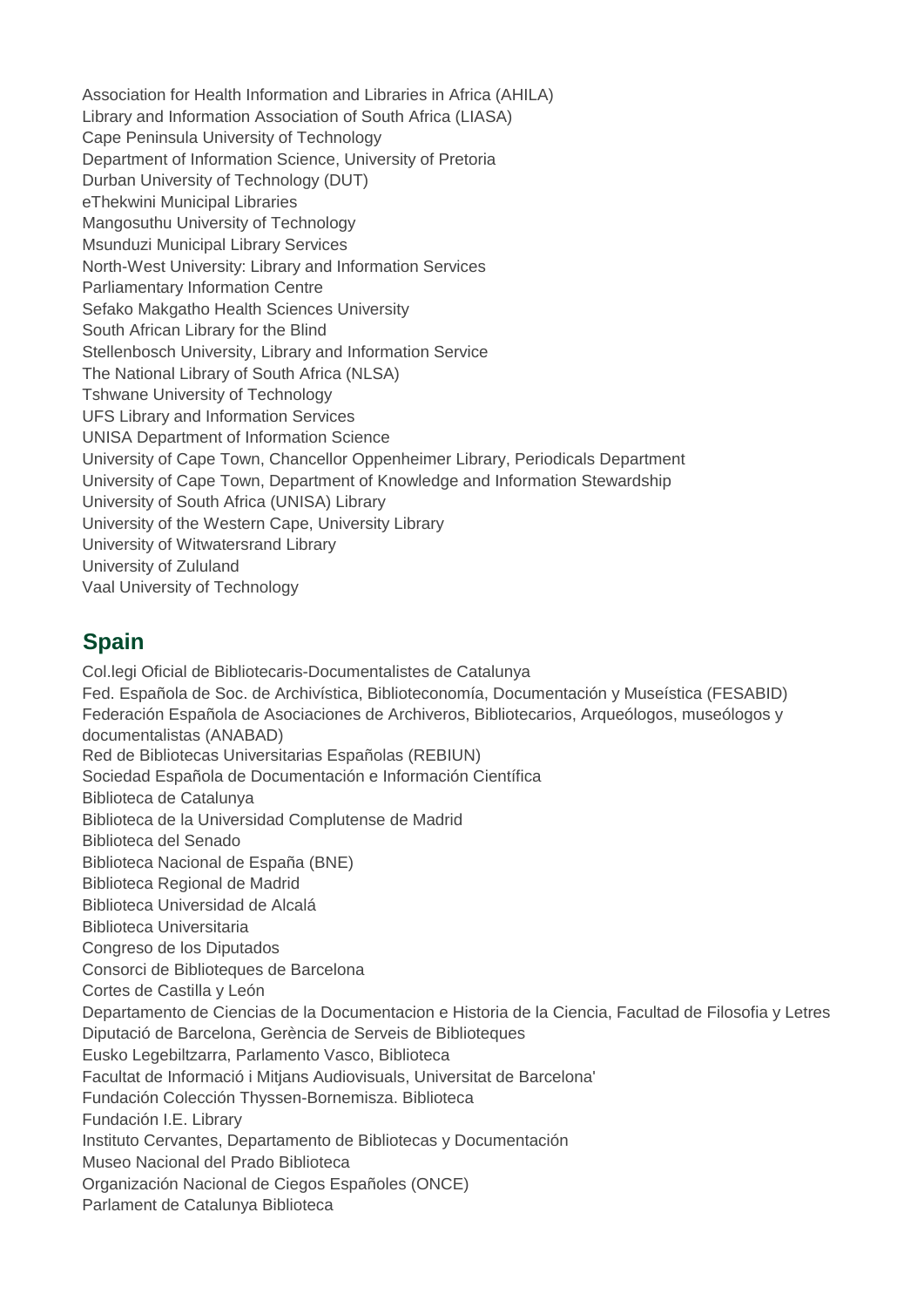Servei de Biblioteques, Direcció General d'Arxius, Biblioteques, Museus i Patrimoni Subdirección General de Coordinación Bibliotecaria Unidad de Coordinación Bibliotecaria, Ministerio de Defensa de España Unidad de Recursos de Inform. Científica para la Investigación, Consejo Super. de Invest. Científicas Universidad de Cantabria, Biblioteca Universitaria Universidad de León, Biblioteca Universidad Rey Juan Carlos, Biblioteca

## **Sri Lanka**

Sri Lanka Library Association National Library & Documentation Services Board of Sri Lanka

## **State of Palestine**

Palestinian Library and Information Association (PLIA)

## **Suriname**

Nationale Database Suriname

## **Sweden**

DIK

European Association for Health Information and Libraries (EAHIL) Svensk Biblioteksförening / Swedish Library Association Chalmers University of Technology, Library Göteborgs University Library Helsingborg City Libraries Karolinska Institutet Kultur Skåne Kungliga Biblioteket / The National Library of Sweden Linköping University, Library Linneaus University Library Lund University Libraries Malmö Stadsbibliotek Malmö University Library Mid Sweden University Library Regionbibliotek Västernorrland Regionbiblioteket i Örebro län / Örebro County Regional Library Riksdagsbiblioteket / Library of the Swedish Parliament Royal Institute of Technology, Library SLU, Ultunabiblioteket Södertörns högskolebibliotek / Södertörn University Library Stockholm University Library Stockholms Stadsbibliotek Swedish Agency for Accessible Media (Myndigheten för tillgängliga medier, MTM) Swedish Arts Council Swedish National Heritage Board, Library of the Royal Swedish Academy of Letters, History and Umeå Stadsbibliotek / Umeå City Library Umeå University Library University of Borås, Swedish School of Library and Information Studies University of Borås, The Library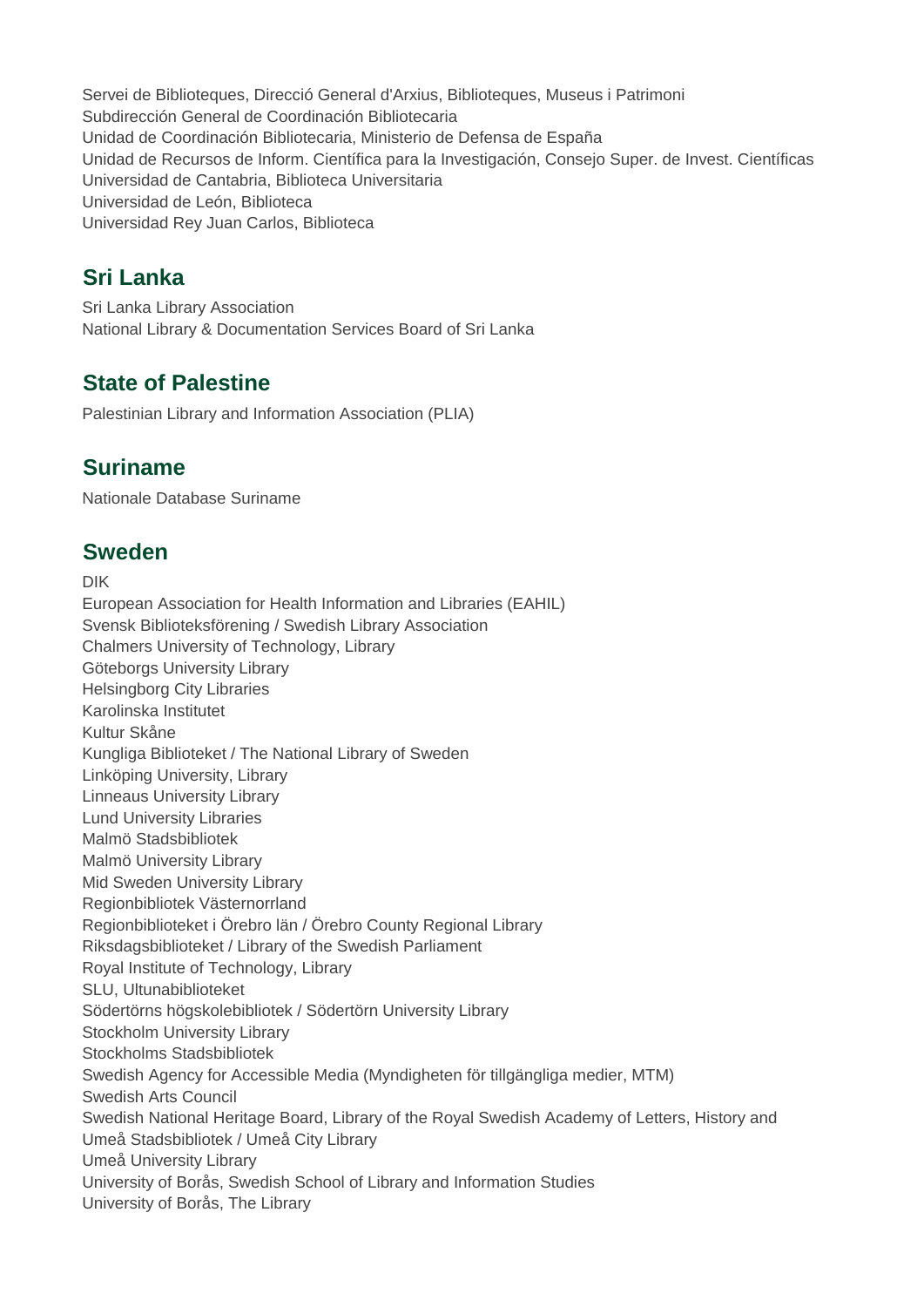Uppsala University Library

#### **Switzerland**

AILIS - Association of International Librarians and Information Specialists Association genevoise des bibliothécaires et professionnels diplômés en information documentaire **Bibliosuisse** Bibliothek am Guisanplatz Bibliothèque Braille Romande et Livre Parlé Bibliothèque cantonale et universitaire BCU Lausanne Bibliothèque d'Art et d'Archéologie (BAA) des Museés d´Art et d´Histoire Bibliothèque de Genève Bibliothèque nationale suisse ETH-Library Globethics.net Haute Ecole de Gestion Filière Information et Documentation International Labour Office, Bureau of Library and Information Services Kunsthistorisches Institut, Bibliothek Media and Information Centre of the Zurich University of the Arts Olympic Foundation of Culture and Heritage Parlamentsbibliothek SBS Schweizerische Bibliothek für Blinde, Seh- und Lesebehinderte Sistema bibliotecario ticinese (Sbt) Stiftung Bibliomedia Schweiz Swiss Institute for Art Research (SIK-ISEA), Library UN Library at Geneva Union Interparlementaire / Inter-Parliamentary Union Universität St. Gallen, Bibliothek Universitätsbibliothek Bern / University Library Bern Université de Genève, Division de l'information scientifique (DIS) WIPO Library World Health Organization, Library and Information Networks for Knowledge Zentral- und Hochschulbibliothek Luzern Zentralbibliothek Zürich

# **Thailand**

Thai Library Association under the Patronage of H.R.H. Princess Maha Chakri Sirindhorn Chiang Mai University Library Library and Museum Group, Bureau of Parliamentary Studies, The Secretariat of the Senate of Thailand National Assembly Library of Thailand National Library of Thailand Sukhothai Thammathirat Open University, Office of Doc. and Information Thailand Knowledge Park

## **Timor-Leste**

Direction of Timor Leste Parliamentary Research

# **Trinidad and Tobago**

National Library and Information System (NALIS) The Alma Jordan Library, University of the West Indies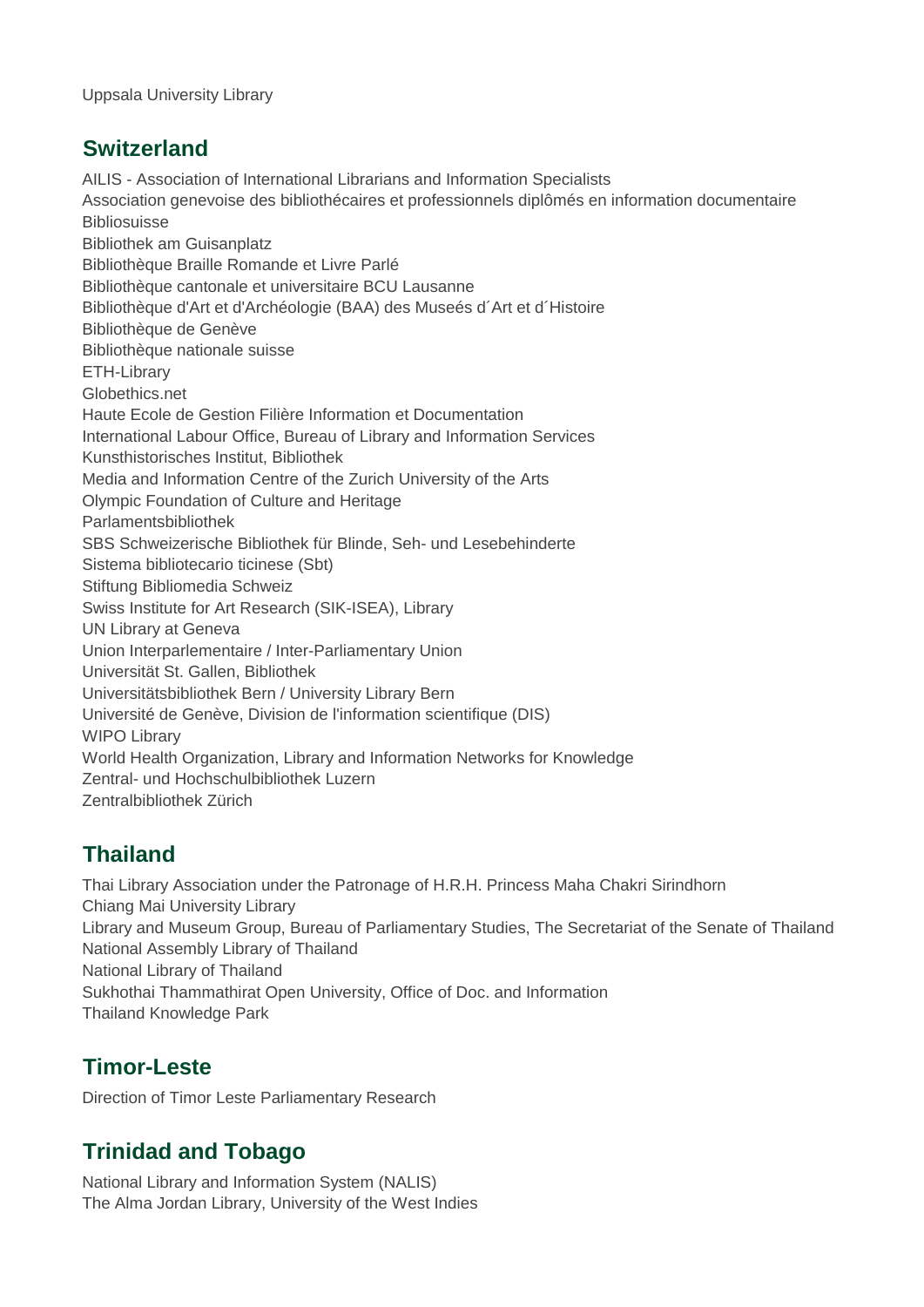## **Turkey**

Turkish Librarians' Association Atilim Üniversitesi Kütüphanesi - ATILIM University Library Isik University, Library Koç University, Suna Kiraç Library MEF University Milli Kütüphane Baskanligi / The National Library of Turkey Özyegin University Sabanci University Information Center Turkish Presidency The Nation's Library

# **Tuvalu**

Tuvalu National Library and Archives

# **Uganda**

Association of Parliamentary Libraries of Eastern and Southern Africa (APLESA) Uganda Library and Information Association (ULIA) Bank of Uganda Library Busitema University Kabale University Kyambogo University Library Makerere University Library Parliament of Uganda

# **Ukraine**

Ukrainian Library Association V. Vernadskyi National Library of Ukraine

## **United Arab Emirates**

Emirates Library and Information Association (ELIA) American University in the Emirates Department of Culture and Tourism ABU DHABI Higher Colleges of Technology House of Wisdom Mohammed bin Rashid Library Mohammed Bin Rashid University of Medicine and Health Sciences National Archives and Library Sharjah Documentation and Archives Authority Sharjah Library University of Sharjah Zayed University Library

# **United Kingdom**

Cilip - the Chartered Institute of Library and Information Professionals African School/African School Mobile Library Bodleian Libraries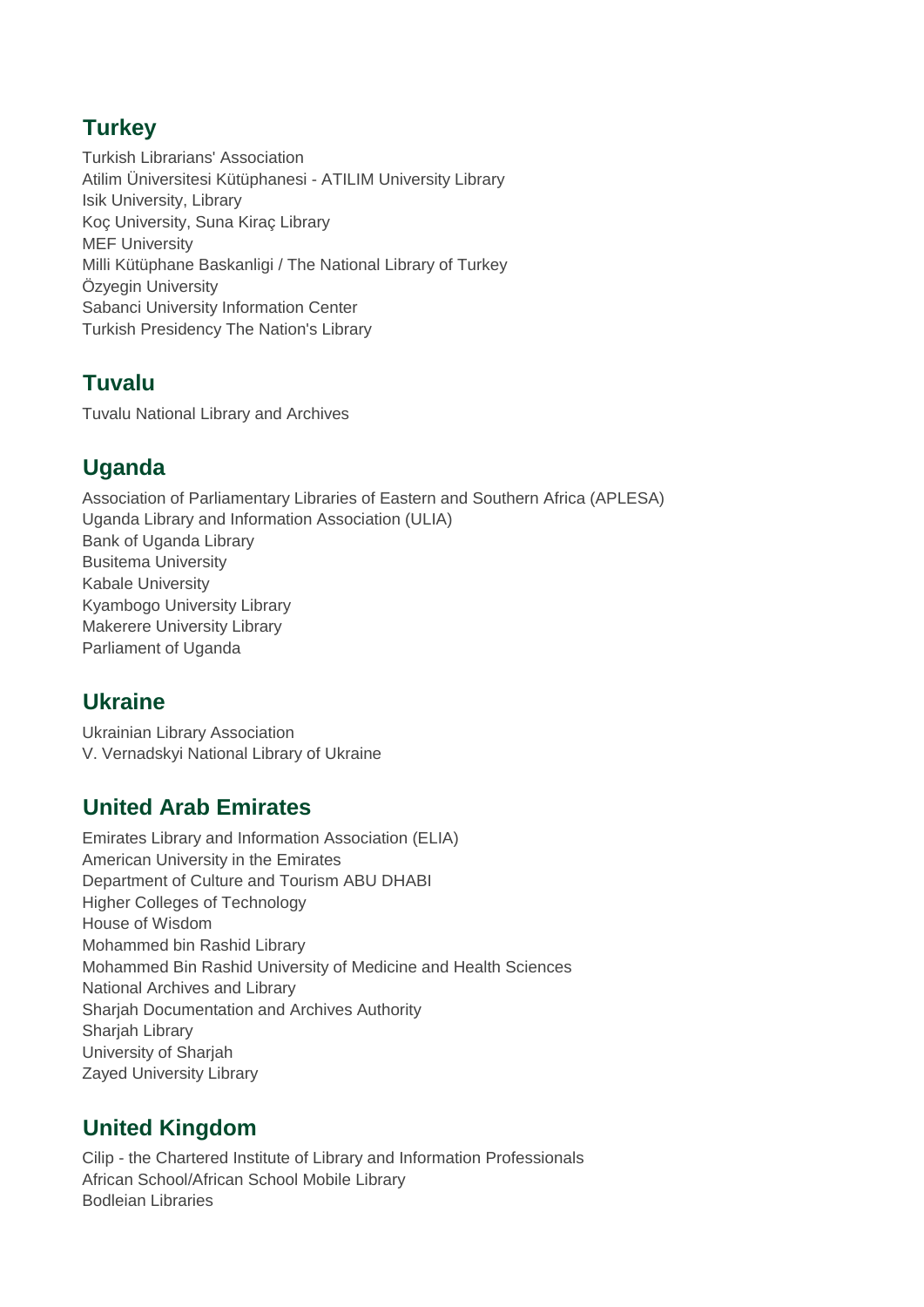Edinburgh University, Library House of Lords Library Imperial War Museums Information Services & Systems, King's College London Library Resources Section, House Of Commons National Art Library, Word & Image Department, Victoria & Albert Museum National Library of Scotland National Library of Wales / Llyfrgell Genedlaethol Cymru Northern Ireland Assembly, Research and Library Services Royal National Institute of Blind People School of Oriental and African Studies, Library Scottish Parliament Information Centre The British Library The Open University Library Services University of Glasgow Library University of London

## **United Republic of Tanzania**

Tanzania Library Association East African Community

## **United States of America**

American Library Association American Theological Library Association Association for Library and Information Science Education (ALISE) Association of Research Libraries Chief Officers of State Library Agencies (COSLA) Chinese American Librarians Association (CALA) International Association of School Librarianship (IASL) Library Publishing Coalition NASIG **OhioNet** Sikh Reference Library USA Special Libraries Association (SLA) Urban Libraries Council Biblioteca P. Florentino Idoate, SJ, Universidad Centroamericana José Simeón Canas Bookshare by Benetech Boston Public Library Church History Library, Church of Jesus Christ of Latter-day Saints Clarkson University Libraries Columbia University in the City of New York, The Libraries Columbus Metropolitan Library Cornell University Library Dartmouth College Emory University Enoch Pratt Free Library FamilySearch Georgetown University, Lauinger Library Harvard College Library Indiana University Kokomo Indiana University Libraries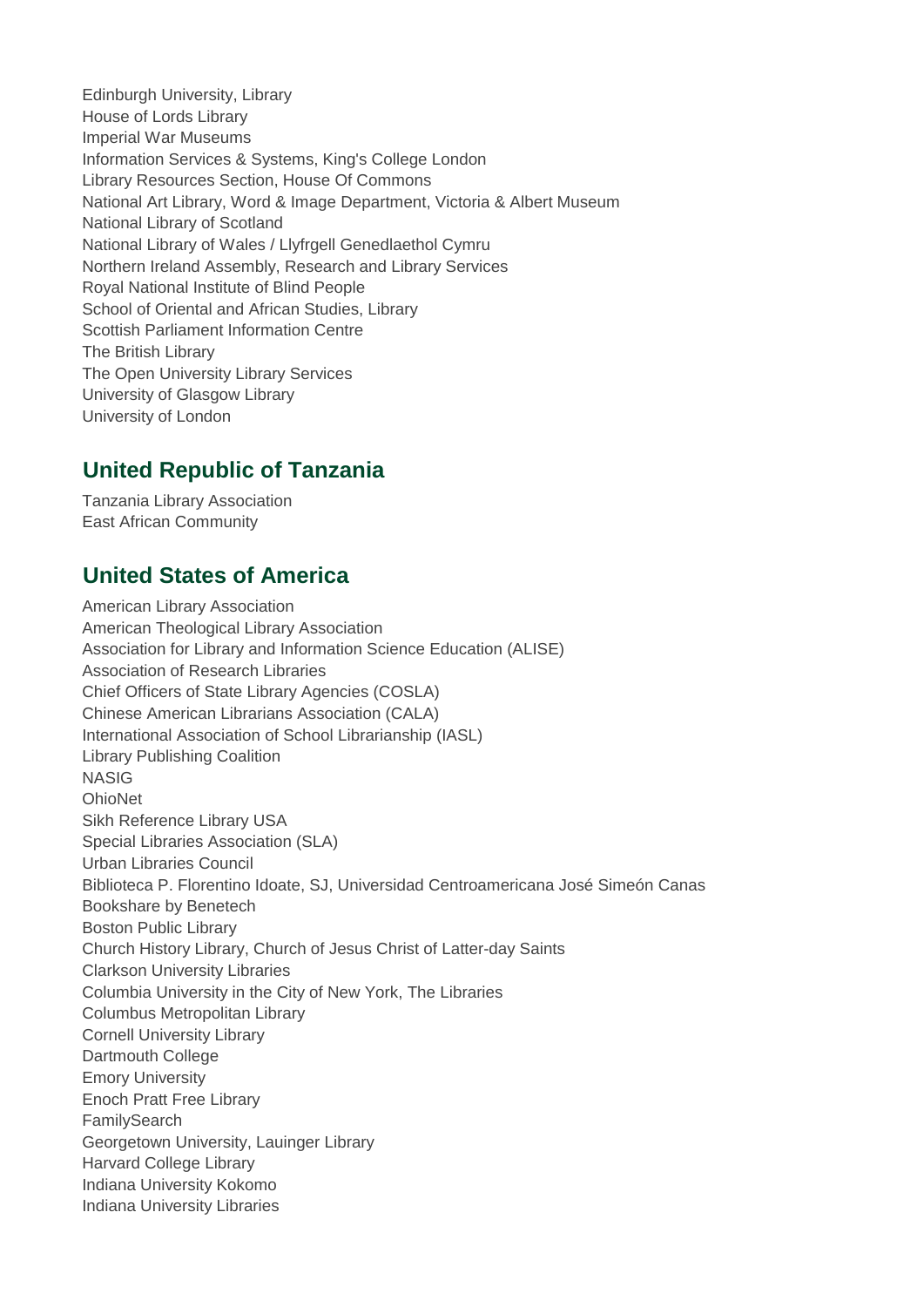Institute of Museum and Library Services Internet Archive Iowa State University Library ITHAKA Harbors LA County Library Lehigh Libraries Library of Congress Los Angeles Public Library (LAPL) Metropolitan New York Library Council National Agricultural Library National Library of Medicine New York Public Library Northeastern University Libraries NYU School of Law Library Oakland University Libraries Oberlin College Libraries **OCLC** Oregon State University Libraries Pikes Peak Library District Purdue University Libraries Queens Public Library Regent University Rutgers University, Archibald Stevens Alexander Library San Francisco Public Library San Jose State University / SLIS School of Information & Library Science, University of North Carolina at Chapel Hill Sheridan Libraries, Johns Hopkins University Simmons University, School of Library and Information Science Smithsonian Libraries & Archives Southern Methodist University Stanford University Libraries and Academic Information Resources Texas A & M University Libraries The Getty Research Institute, Research Library The National Archives and Records Administration (NARA) United Nations Dag Hammarskjöld, Library, United Nations University Libraries, The Pennsylvania State University University of Arkansas Libraries University of California, Los Angeles (UCLA) Library University of California, Santa Barbara Davidson Library University of California, The UCI Libraries University of Cincinnati University of Colorado Libraries University of Delaware Library University of Denver, Penrose Library University of Houston, Library Serials Department University of Illinois at Urbana Champaign Library University of Miami, Otto G. Richter Library University of Michigan, University Library University of Nebraska-Lincoln Libraries University of Nevada, Las Vegas University of Notre Dame University of South Carolina, School of Library and Information Science University of Tennessee Health Sciences Library